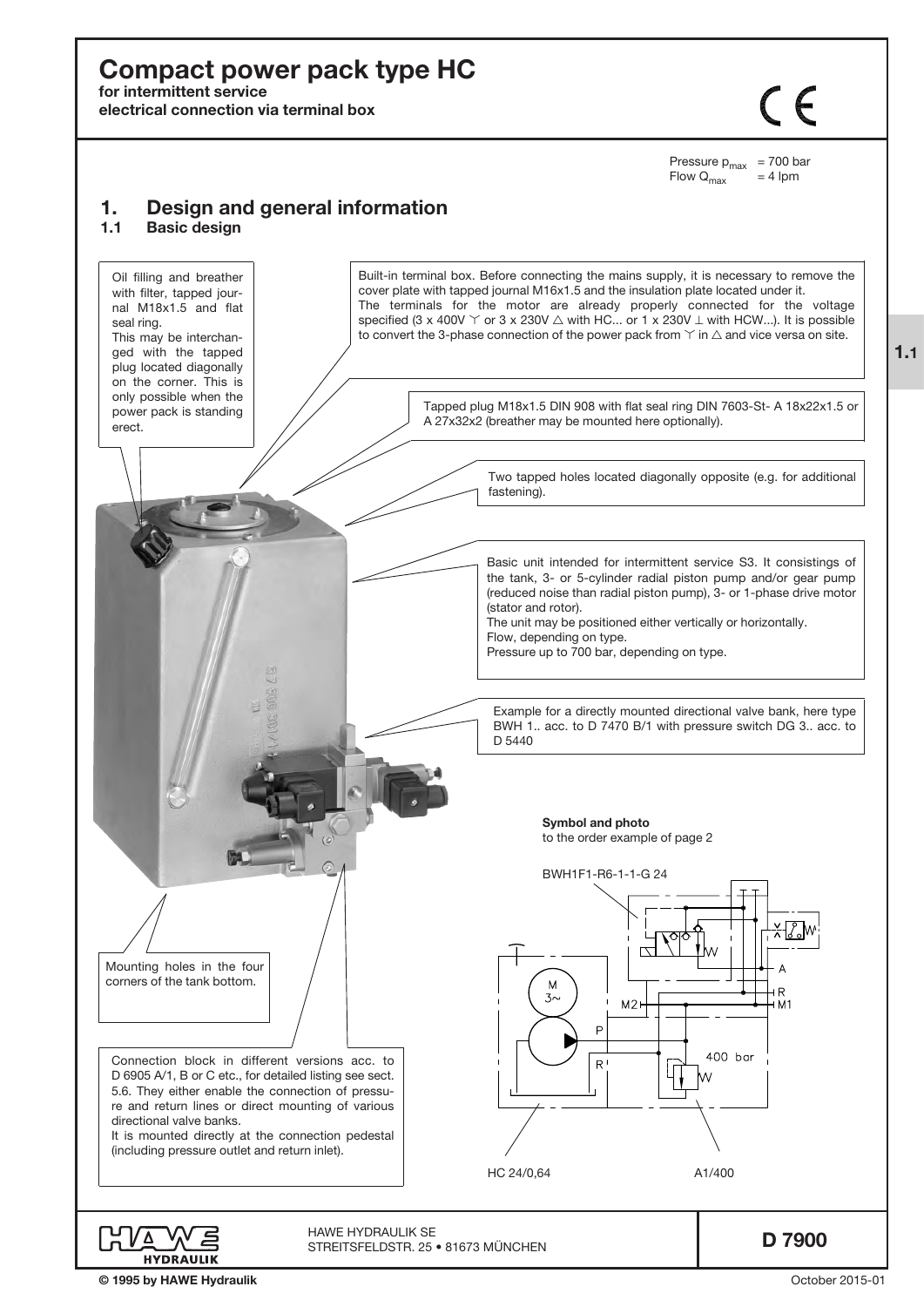## 1.2 General description

The power unit with electric drive type HC serves to supply intermittently operated hydraulic circuits (conforming to S3 DIN VDE 0530 part 1) with pressurized fluid. There is a wide field of applications within tool machines, jig assemblies and general mechanical engineering.

It consists of a radial piston pump (3- or 5-cylinder) driven directly via an eccentric bearing on the rotor shaft or a gear pump. All this and the motor (3- and 1-phase) are enclosed in a one-unit casing which also serves as a tank. The pump is located in the bottom part of the casing. The oil immersed drive motor, consisting only of short-cut rotor and shrunk-in stator is located in the upper part of the casing.

This compact design yields a considerable saving of the spatial requirements when compared with conventional hydraulic power units. A price benefit is achieved by eliminating the coupling and bell housing. The motor can be loaded above its nominal peak output during the load cycles as it is only intended for intermittent service. The excess heat generated in the winding in this period is accumulated in the oil volume and the casing and is dissipated during stand-still periods.

The compact power pack may be positioned erect or lying (version L) which enables it to be located even in low mounting cavities. Depending on application the unit may be equipped with a pressure limiting valve, a pressure switch, a check valve, a thread type throttle, directional seated valves or directional spool valves in suitable combinations directly from HAWE. See order example in sect. 2 resp. 5.6.

The electrical connection takes place in the built-in terminal enclosure (3-phase plus ground), which is accessible from top. The internal connection takes place at HAWE according to the customer's requirements for power supply 400V  $\Upsilon$ , 230V  $\triangle$  or 230V  $\perp$ .

## 2. Available versions, main data

The compact power packs described in this pamphlet represent only the basic units, which are not ready for use. They have to be completed by connection blocks (see lay-out description on the title page and order example below) which enable connecting either pressure and return pipes or directional valve banks (see sect. 5.6). The corresponding pamphlets are also required.

#### Order examples:

HC 24  $/0,64$  - A1/400 - BWH1F1 - R4 - 1 - 1 - G 24 - 400V 50 Hz Indicate additionally the motor voltage in HC 12 K /0,94 - C5 uncoded text e.g. 400V 50 Hz or 230V 50 Hz (see also sect. 3.3 "Voltage range") Directional valve bank mounted alternatively to the connection block

(see listing in the appendix, sect. 5.6), in the example acc. to D 7470 B/1

Connection block completing the power unit (see listing in the appendix, sect. 5.6), in the example acc. to D 6905 A/1 resp. D 6905 C

Table 1: Installed position and optional equipment

| Coding                                                                    |                                   | Remark                                                                                                                                                                                                  |                     |  |  |  |  |
|---------------------------------------------------------------------------|-----------------------------------|---------------------------------------------------------------------------------------------------------------------------------------------------------------------------------------------------------|---------------------|--|--|--|--|
| without coding<br>Vertical version (standing), without optional equipment |                                   |                                                                                                                                                                                                         |                     |  |  |  |  |
|                                                                           |                                   | • Horizontal version (only with radial piston pump) - may be also operated also in vertical position<br>• Vertical version (only with radial piston pump) - must not be operated in horizontal position |                     |  |  |  |  |
| $K^1$                                                                     |                                   | Fluid level gauge                                                                                                                                                                                       | (only available for |  |  |  |  |
| KK <sup>1</sup>                                                           |                                   | $HC(W)$ 1)<br>2 Fluid level gauges                                                                                                                                                                      |                     |  |  |  |  |
| <b>K1, KK1 1)</b>                                                         |                                   | Differing installation position than with K, KK, see dimensional drawings in sect. 4.1                                                                                                                  |                     |  |  |  |  |
| D                                                                         | $\sf s$                           | Float switch - NC-contact / NO-contact                                                                                                                                                                  |                     |  |  |  |  |
| DD <sup>1</sup>                                                           | SS <sup>1</sup>                   | 2 Float switch - NC-contact / NO-contact                                                                                                                                                                |                     |  |  |  |  |
| D1 <sup>1</sup><br>D <sub>2</sub>                                         | S1 <sup>1</sup><br>S <sub>2</sub> | Float switch - NC-contact / NO-contact<br>NC-contact<br>Different position than with version D, see dimensional drawings sect. 4.2                                                                      | NO-contact          |  |  |  |  |
| т                                                                         | Temperature switch                |                                                                                                                                                                                                         |                     |  |  |  |  |
| <b>T1, T2</b> $1$                                                         |                                   | Different position than with version T, see dimensional drawings sect. 4.2                                                                                                                              |                     |  |  |  |  |
|                                                                           |                                   | Order examples: HC 14 K/0.31; HC 12 KKT/0.4; HCW 22 DT/0.82                                                                                                                                             |                     |  |  |  |  |

Basic type, size and delivery flow coding acc. to sect. 2.1

HC(W)...

for vertical installation



HC(W)..L for horizontal installation



1) Attention: Not available for horizontal type HC..L.

Filling volume vary insignificantly for vertical and horizontally installed positions, see hydraulic parameters sect. 3.2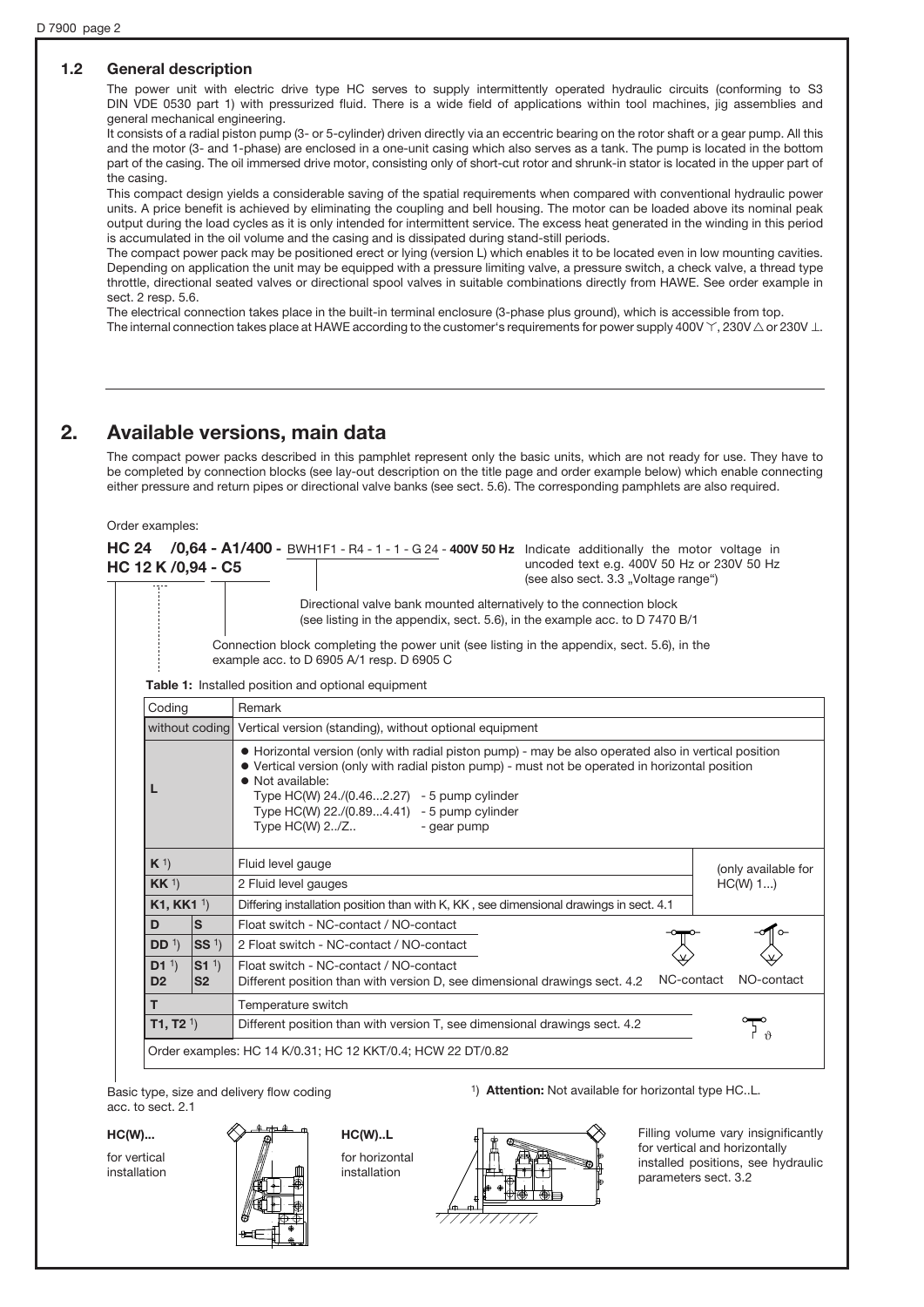## 2.1 Single circuit pumps

Table 2: Size 1 and 2 with radial piston pump and 3-phase motor

HC 14 and HC 24 = Nom. speed 1450 rpm (50 Hz), 1750 rpm (60 Hz) HC 12 and HC 22 = Nom. speed 2800 rpm (50 Hz), 3400 rpm (60 Hz) For nom. speed and electrical data, see sect. 3.3

| Basic type<br>and | Characteristic data                 |                                 | Delivery flow coding, geom. displacement, perm. pressure,<br>delivery flows |                      |      |      |      |      |
|-------------------|-------------------------------------|---------------------------------|-----------------------------------------------------------------------------|----------------------|------|------|------|------|
| size              |                                     |                                 |                                                                             | Piston diameter (mm) |      |      |      |      |
|                   |                                     |                                 | $\overline{4}$                                                              | 5                    | 6    | 7    | 8    | 9    |
| <b>HC 14</b>      | Delivery flow coding <sup>2</sup> ) | $(3$ cyl.)                      | 0,2                                                                         | 0,31                 | 0,44 | 0,61 | 0,87 | 1,05 |
|                   | Geom. displacement V <sub>q</sub>   | (cm <sup>3</sup> /rev.)         | 0.15                                                                        | 0.24                 | 0.34 | 0.46 | 0.60 | 0.76 |
|                   | Pressure $p_{max}$ <sup>1</sup> )   | (bar)                           | 700                                                                         | 640                  | 440  | 325  | 250  | 195  |
|                   | Delivery flow Q <sub>Pu</sub> (lpm) | 50 Hz                           | 0.20                                                                        | 0.32                 | 0.46 | 0.62 | 0.82 | 1.03 |
|                   |                                     | 60 Hz                           | 0.24                                                                        | 0.38                 | 0.55 | 0.75 | 0.98 | 1.24 |
|                   | Delivery flow coding <sup>2</sup> ) | $(3$ cyl.)                      | 0,4                                                                         | 0,65                 | 0,94 | 1,28 | 1,71 | 2,14 |
| <b>HC 12</b>      | Geom. displacement V <sub>a</sub>   | $\left(\frac{cm^3}{rev}\right)$ | 0.15                                                                        | 0.24                 | 0.34 | 0.46 | 0.60 | 0.76 |
|                   | Pressure $p_{max}$ <sup>1</sup> )   | (bar)                           | 600                                                                         | 380                  | 265  | 200  | 150  | 120  |
|                   | Delivery flow Q <sub>Pu</sub> (lpm) | 50 Hz                           | 0.42                                                                        | 0.66                 | 0.95 | 1.29 | 1.69 | 2.14 |
|                   |                                     | 60 Hz $3)$                      | 0.51                                                                        | 0.79                 | 1.14 | 1.55 | 2.03 | 2.57 |
|                   | Delivery flow coding 2)             | $(3$ cyl.)                      | 0,27                                                                        | 0,42                 | 0,64 | 0,81 | 1,1  | 1,35 |
| HC 24 $4$ )       | Geom. displacement V <sub>a</sub>   | $\left(\frac{cm^3}{rev}\right)$ | 0.19                                                                        | 0.29                 | 0.42 | 0.58 | 0.75 | 0.95 |
|                   | Pressure $p_{max}$ <sup>1</sup> )   | (bar)                           | 700                                                                         | 700                  | 700  | 600  | 460  | 370  |
|                   | Delivery flow Q <sub>Pu</sub> (lpm) | 50 Hz                           | 0.26                                                                        | 0.40                 | 0.58 | 0.79 | 1.03 | 1.30 |
|                   |                                     | 60 Hz                           | 0.31                                                                        | 0.48                 | 0.69 | 0.94 | 1.23 | 1.56 |
|                   | Delivery flow coding 2)             | $(5$ cyl.)                      | 0,46                                                                        | 0,7                  | 1,08 | 1,39 | 1,77 | 2,27 |
|                   | Geom. displacement V <sub>a</sub>   | $\left(\frac{cm^3}{rev}\right)$ | 0.31                                                                        | 0.49                 | 0.71 | 0.96 | 1.26 | 1.59 |
|                   | Pressure $p_{max}$ <sup>1</sup> )   | (bar)                           | 700                                                                         | 700                  | 495  | 360  | 275  | 220  |
|                   | Delivery flow Q <sub>Pu</sub> (lpm) | 50 Hz                           | 0.43                                                                        | 0.67                 | 0.96 | 1.31 | 1.71 | 2.17 |
|                   |                                     | 60 Hz                           | 0.51                                                                        | 0.80                 | 1.16 | 1.57 | 2.05 | 2.60 |
|                   | Delivery flow coding <sup>2</sup> ) | (3 cyl.)                        | 0,52                                                                        | 0,82                 | 1,17 | 1,58 | 2,06 | 2,61 |
| HC 22 $4)$        | Geom. displacement V <sub>a</sub>   | $\left(\frac{cm^3}{rev}\right)$ | 0.19                                                                        | 0.29                 | 0.42 | 0.58 | 0.75 | 0.95 |
|                   | Pressure $p_{max}$ <sup>1</sup> )   | (bar)                           | 700                                                                         | 700                  | 540  | 400  | 300  | 240  |
|                   | Delivery flow Q <sub>Pu</sub> (lpm) | 50 Hz                           | 0.53                                                                        | 0.83                 | 1.20 | 1.63 | 2.13 | 2.69 |
|                   |                                     | 60 Hz $3)$                      | 0.64                                                                        | 1.00                 | 1.44 | 1.96 | 2.55 | 3.23 |
|                   | Delivery flow coding <sup>2</sup> ) | $(5$ cyl.)                      | 0,89                                                                        | 1,36                 | 2,09 | 2,68 | 3,41 | 4,41 |
|                   | Geom. displacement V <sub>g</sub>   | $\left(\frac{cm^3}{rev}\right)$ | 0.31                                                                        | 0.49                 | 0.71 | 0.96 | 1.26 | 1.59 |
|                   | Pressure $p_{max}$ <sup>1</sup> )   | (bar)                           | 700                                                                         | 470                  | 325  | 240  | 180  | 145  |
|                   | Delivery flow Q <sub>Pu</sub> (lpm) | 50 Hz                           | 0.89                                                                        | 1.39                 | 2.00 | 2.72 | 3.55 | 4.49 |
|                   |                                     | 60 Hz $3$ )                     | 1.06                                                                        | 1.66                 | 2.39 | 3.26 | 4.26 | 5.39 |

1) The value indicated as max. pressure applies to cold motor or those with low service temperature, where the expected oil temperature  $\vartheta_{B \, \text{oil}}$  doesn't exceed approx. 50 to 60°C (see sect. 3.2). The max. pressure should be reduced by approx. 10 to 15%, if a rough calculation yields an oil temperature of about 70 to 80°C.

2) The delivery flow coding can be regarded as coarse reference value for the delivery flow at mains frequency of 50 Hz. It has however to be taken into account, that the real delivery flow is always slightly lower, because it depends on the nominal speed of the respective motor size (see sect. 3.3) and the speed drop due to load situations.

3) The compact power pack may be connected to mains with a frequency of 60 Hz, but the resulting revolution rating of approx. 3400 rpm is rather high. This not only can lead to increased running noise, but to suction problems with small piston diameters also. Therefore it is recommended that the viscosity of the pressure fluid during operation shouldn't exceed 160 to 200 mm<sup>2</sup>/s.

4) Below versions are not available for horizontal installation (coding L, see table 1):

Type HC 24./(0.46...2.27) or type HC 22./(0.89...4.41) - version with 5 pump cylinders (5 cyl.)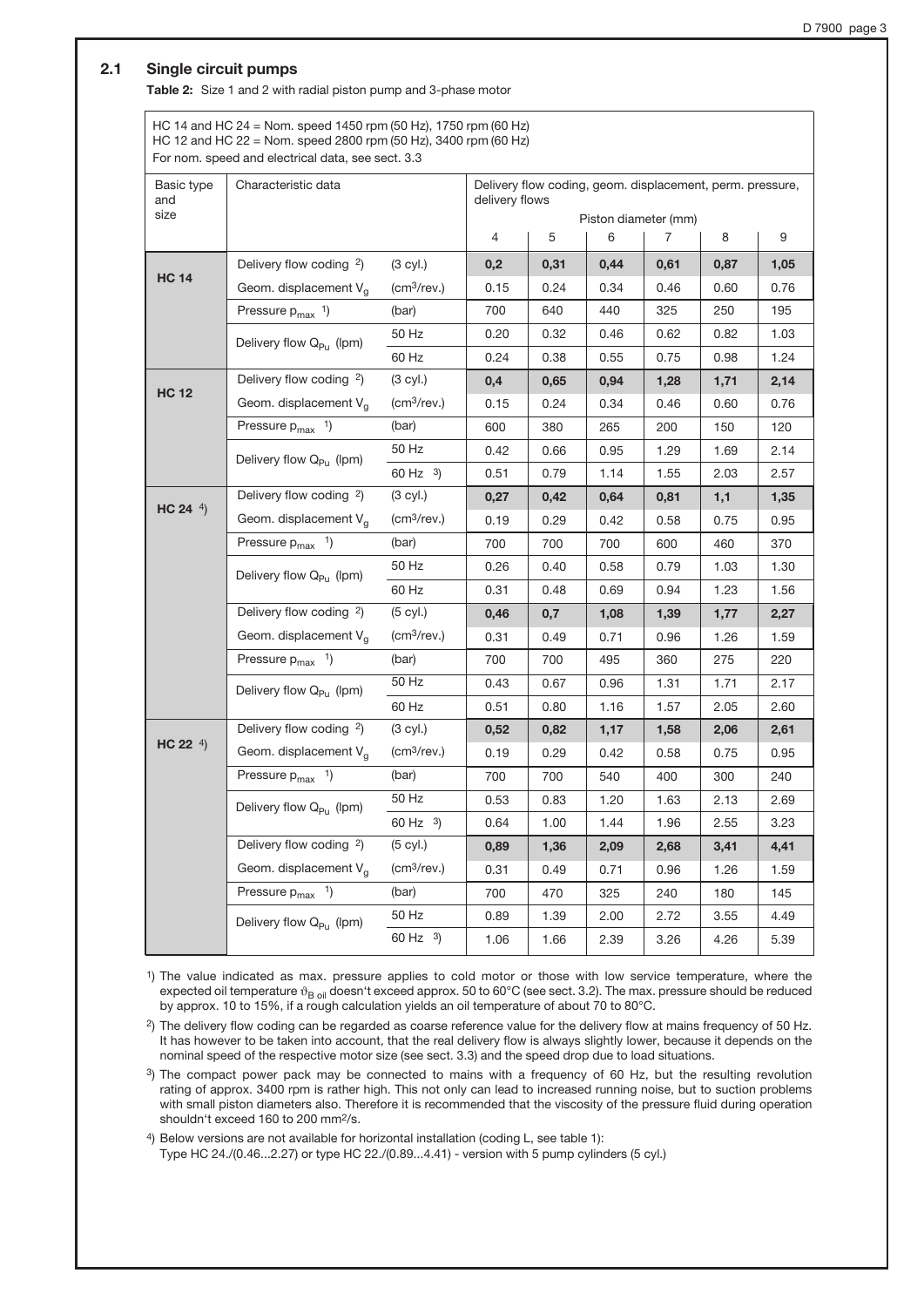## Table 4: Size 1 and 2 with radial piston pump with 1-phase motor

|                  | 230V 50 Hz $\perp$ 3)<br>Motor lay-out                              |                | HCW 14 to HCW 44 = Nom. speed 1450 rpm (50 Hz)<br>HCW 12 to HCW 22 = Nom. speed 2800 rpm $(50$ Hz) |      |                           |      |       |                                                                                          |  |  |
|------------------|---------------------------------------------------------------------|----------------|----------------------------------------------------------------------------------------------------|------|---------------------------|------|-------|------------------------------------------------------------------------------------------|--|--|
|                  |                                                                     |                | For nom. speed and electrical data, see sect. 3.3                                                  |      |                           |      |       |                                                                                          |  |  |
| Basic            | Characteristic data                                                 |                |                                                                                                    |      |                           |      |       | Delivery flow coding, geom. displacement, perm. pressure, delivery flows                 |  |  |
| type and<br>size |                                                                     |                |                                                                                                    |      |                           |      |       |                                                                                          |  |  |
|                  |                                                                     | $\overline{4}$ | 5                                                                                                  | 6    | Piston diameter (mm)<br>7 | 8    | 9     |                                                                                          |  |  |
|                  |                                                                     |                |                                                                                                    |      |                           |      |       |                                                                                          |  |  |
| <b>HCW 14</b>    | Delivery flow coding <sup>2</sup> ) (3 cyl.)                        | 0,2            | 0,31                                                                                               | 0,44 | 0,61                      | 0,87 | 1,05  | <sup>1</sup> ) The value indicated as max. pressu-                                       |  |  |
|                  | Geom. displacement $V_g$ (cm <sup>3</sup> /rev.)                    | 0.15           | 0.24                                                                                               | 0.34 | 0.46                      | 0.60 | 0.76  | re applies to cold motor or those with<br>low service temperature, where the             |  |  |
|                  | Pressure $p_{max}$ (bar) 1) $\frac{C_B = 8 \mu F}{\pi}$             | 700            | 470                                                                                                | 320  | 240                       | 180  | 140   | expected oil temperature $\vartheta_{\rm B, oil}$ doesn't                                |  |  |
|                  | $C_B = 12 \mu F$                                                    | 700            | 540                                                                                                | 380  | 280                       | 210  | 170   | exceed approx. 50 to 60°C (see sect.                                                     |  |  |
|                  | Delivery flow Q <sub>Pu</sub> (lpm)                                 | 0.21           | 0.32                                                                                               | 0.46 | 0.63                      | 0.82 | 104   | 3.2). The max. pressure should be<br>reduced by approx. 10 to 15%, if a                  |  |  |
| <b>HCW 12</b>    | Delivery flow coding <sup>2</sup> ) (3 cyl.)                        | 0,4            | 0,65                                                                                               | 0,94 | 1,28                      | 1,71 | 2,14  | rough calculation yields an oil tempe-                                                   |  |  |
|                  | Geom. displacement $V_q$ (cm <sup>3</sup> /rev.)                    | 0.15           | 0.235                                                                                              | 0.34 | 0.46                      | 0.60 | 0.765 | rature of about 70 to 80°C.                                                              |  |  |
|                  | Pressure $p_{max}$ (bar) 1) $\frac{C_B = 12 \mu F}{C_B = 16 \mu F}$ | 530            | 340                                                                                                | 235  | 170                       | 135  | 105   | <sup>2</sup> ) The delivery flow coding can be<br>regarded as coarse reference value for |  |  |
|                  |                                                                     | 660            | 420                                                                                                | 300  | 215                       | 165  | 130   | the delivery flow at mains frequency of                                                  |  |  |
|                  | Delivery flow Q <sub>Pu</sub> (lpm)                                 | 0.40           | 0.62                                                                                               | 0.90 | 1.22                      | 1.60 | 2.02  | 50 Hz. It has however to be taken into<br>account, that the real delivery flow is        |  |  |
| <b>HCW 24</b>    | Delivery flow coding <sup>2</sup> ) (3 cyl.)                        | 0,27           | 0,42                                                                                               | 0,64 | 0,81                      | 1,1  | 1,35  | always slightly lower, because it                                                        |  |  |
| $^{4)}$          | Geom. displacement $V_g$ (cm <sup>3</sup> /rev.) 0.19               |                | 0.29                                                                                               | 0.42 | 0.58                      | 0.75 | 0.95  | depends on the nominal speed of                                                          |  |  |
|                  | Pressure $p_{max}$ (bar) 1) $\frac{C_B = 16 \mu F}{\mu}$            | 700            | 700                                                                                                | 530  | 390                       | 300  | 235   | the respective motor size (see sect.<br>3.3) and the speed drop due to load              |  |  |
|                  | $C_B = 24 \mu F$                                                    | 700            | 700                                                                                                | 600  | 440                       | 340  | 270   | situations.                                                                              |  |  |
|                  | Delivery flow Q <sub>Pu</sub> (lpm)                                 | 0.25           | 0.39                                                                                               | 0.56 | 0.76                      | 1.00 | 1.26  | 3)<br>The standard motors for mains 230 V                                                |  |  |
|                  | Delivery flow coding <sup>2</sup> ) (5 cyl.)                        | 0,46           | 0,7                                                                                                | 1,08 | 1,39                      | 1,77 | 2,27  | 50 Hz $\perp$ must not be connected to<br>mains 220V 60 Hz, as this would cau-           |  |  |
|                  | Geom. displacement $V_g$ (cm <sup>3</sup> /rev.)                    | 0.31           | 0.49                                                                                               | 0.71 | 0.96                      | 1.26 | 1.59  | se a performance drop of more than                                                       |  |  |
|                  | Pressure $p_{max}$ (bar) 1) $\frac{C_B = 16 \mu F}{\mu}$            | 700            | 460                                                                                                | 320  | 235                       | 180  | 140   | 30  40%. Motors with altered win-<br>ding for increased performance are                  |  |  |
|                  | $C_B = 24 \mu F$                                                    | 700            | 520                                                                                                | 360  | 265                       | 200  | 160   | required for such cases (see also                                                        |  |  |
|                  | Delivery flow Q <sub>Pu</sub> (lpm)                                 | 0.43           | 0.67                                                                                               | 0.96 | 1.31                      | 1.71 | 2.17  | sect. 3.3 "Voltage ranges").                                                             |  |  |
| <b>HCW 22</b>    | Delivery flow coding <sup>2</sup> ) (3 cyl.)                        | 0,52           | 0,82                                                                                               | 1,17 | 1,58                      | 2,06 | 2,61  | 4)<br>Below versions are not available for                                               |  |  |
|                  | Geom. displacement $V_g$ (cm <sup>3</sup> /rev.)                    | 0.19           | 0.29                                                                                               | 0.42 | 0.58                      | 0.75 | 0.95  | horizontal installation (coding L, see                                                   |  |  |
| $^{4}$           | Pressure $p_{max}$ (bar) <sup>1</sup> ) $C_B = 16 \mu F$            | 700            | 530                                                                                                | 370  | 270                       | 210  | 160   | table 1): Type HCW 24./(0.462.27) or<br>type HCW 22./(0.894.41) - version                |  |  |
|                  | Delivery flow Q <sub>Pu</sub> (Ipm)                                 | 0.50           | 0.79                                                                                               | 1.13 | 1.54                      | 2.01 | 2.54  | with 5 pump cylinders (5 cyl.)                                                           |  |  |
|                  | Delivery flow coding <sup>2</sup> ) (5 cyl.)                        | 0,89           | 1,36                                                                                               | 2,09 | 2,68                      | 3,41 | 4, 41 |                                                                                          |  |  |
|                  | Geom. displacement $V_g$ (cm <sup>3</sup> /rev.) 0.31               |                | 0.49                                                                                               | 0.71 | 0.96                      | 1.26 | 1.59  |                                                                                          |  |  |
|                  | Pressure $p_{max}$ (bar) <sup>1</sup> ) $C_B = 16 \mu F$            | 500            | 315                                                                                                | 220  | 160                       | 120  | 95    |                                                                                          |  |  |
|                  | Delivery flow Q <sub>Pu</sub> (lpm)                                 | 0.84           | 1.31                                                                                               | 1.88 | 2.56                      | 3.35 | 4.24  |                                                                                          |  |  |
|                  |                                                                     |                |                                                                                                    |      |                           |      |       |                                                                                          |  |  |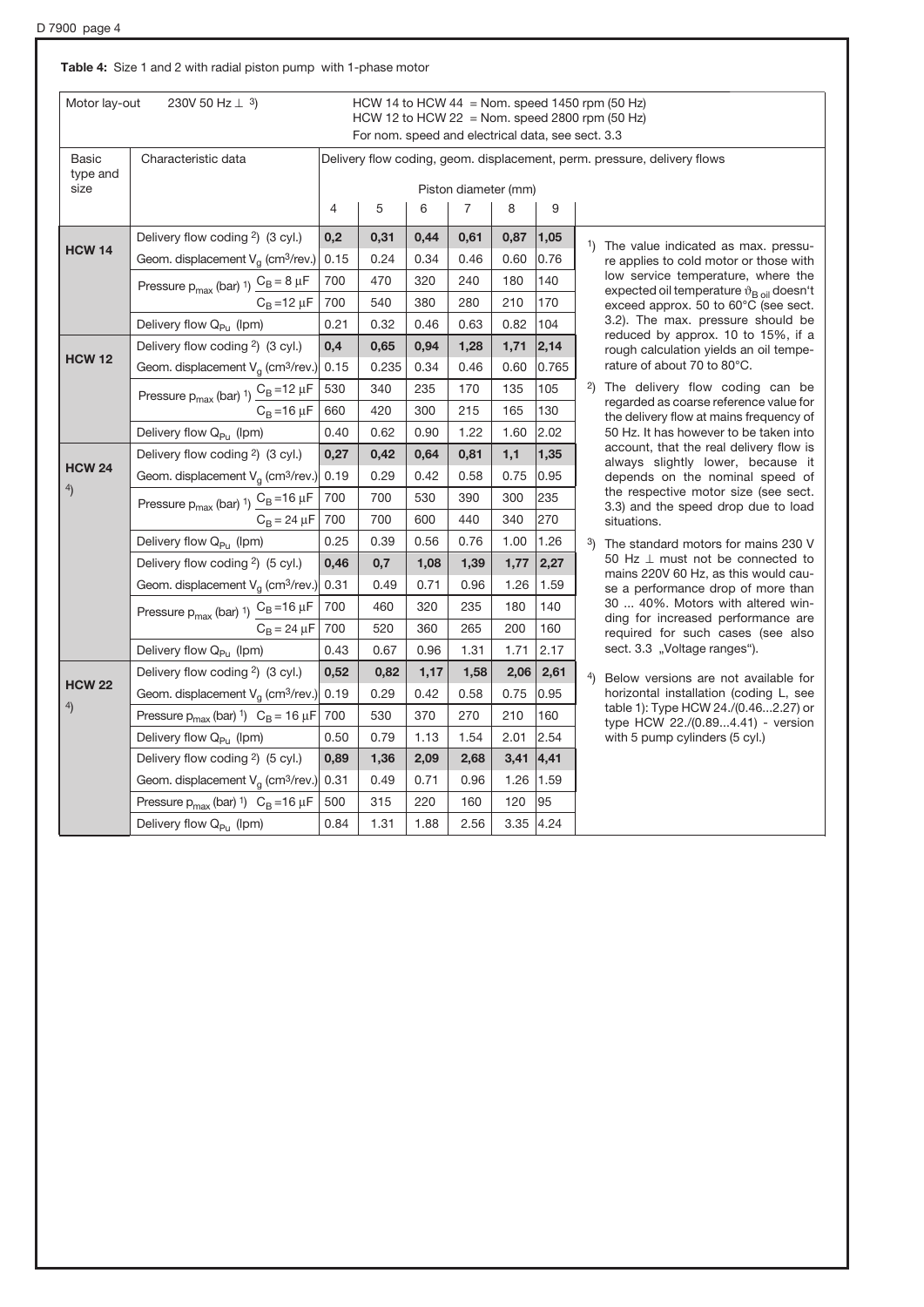Table 5: Size 2 with gear pump and 3-phase motor

HC 24 = Nom. speed 1450 rpm (50 Hz), 1750 rpm (60 Hz) HC 22 = Nom. speed 2800 rpm (50 Hz), 3400 rpm (60 Hz)  $\frac{1}{2}$  and electrical data, see sect. 3.3

| For nom. speed and electrical data, see sect. 5.5 |                                                  |       |                       |         |                                                    |  |
|---------------------------------------------------|--------------------------------------------------|-------|-----------------------|---------|----------------------------------------------------|--|
| Basic type<br>and size                            | Characteristic data                              |       | Delivery flow coding, |         | geom. displacement, perm. pressure, delivery flows |  |
|                                                   | Delivery flow coding 1)                          |       | $Z_{0,5}$             | $Z$ 1,0 | $Z$ 1,8                                            |  |
| <b>HC 24</b>                                      | Geom. displacement $V_a$ (cm <sup>3</sup> /rev.) | 0.36  | 0.72                  | 1.30    |                                                    |  |
|                                                   | Pressure p <sub>max</sub>                        | (bar) | 150                   | 150     | 150                                                |  |
|                                                   | Delivery flow                                    | 50 Hz | 0.4                   | 0.9     | 1.6                                                |  |
|                                                   | $Q_{Pu}$ (lpm)                                   | 60 Hz | 0.5                   | 1.1     | 1.9                                                |  |
|                                                   | Delivery flow coding $1$ )                       |       | $Z$ 0.5               | $Z$ 1,0 | $Z$ 1,8                                            |  |
| <b>HC 22</b>                                      | Geom. displacement $V_a$ (cm <sup>3</sup> /rev.) |       | 0.36                  | 0.72    | 1.30                                               |  |
|                                                   | Pressure p <sub>max</sub>                        | (bar) | 150                   | 150     | 150                                                |  |
|                                                   | Delivery flow                                    | 50 Hz | 0.9                   | 1.9     | 3.4                                                |  |
|                                                   | $Q_{P_U}$ (lpm)                                  | 60 Hz | 1.1                   | 2.2     | 4.0                                                |  |

Table 6: Size 2 with gear pump and with 1-phase motor

| Motor lay-out 230V 50 Hz $\perp$ 2) |                                                  | HCW 24 = Nom. speed 1450 rpm (50 Hz), 1750 rpm (60 Hz)<br>HCW 22 = Nom. speed 2800 rpm (50 Hz), 3400 rpm (60 Hz)<br>For nom. speed and electrical data, see sect. 3.3 |                       |         |                                                    |  |
|-------------------------------------|--------------------------------------------------|-----------------------------------------------------------------------------------------------------------------------------------------------------------------------|-----------------------|---------|----------------------------------------------------|--|
| Basic type<br>and size              | Characteristic data                              |                                                                                                                                                                       | Delivery flow coding, |         | geom. displacement, perm. pressure, delivery flows |  |
| <b>HCW 24</b>                       | Delivery flow coding 1)                          | $Z_{0,5}$                                                                                                                                                             | $Z$ 1,0               | $Z$ 1,8 |                                                    |  |
|                                     | Geom. displacement $V_a$ (cm <sup>3</sup> /rev.) | 0.36                                                                                                                                                                  | 0.72                  | 1.30    |                                                    |  |
|                                     | Pressure $p_{max}$ (bar) $C_B = 16 \mu F$        | 150                                                                                                                                                                   | 150                   | 150     |                                                    |  |
|                                     | Delivery flow $Q_{\rm{Di}}$<br>(lpm)             | 0.4                                                                                                                                                                   | 0.9                   | 1.6     |                                                    |  |
| <b>HCW 22</b>                       | Delivery flow coding 1)                          | Z <sub>0,5</sub>                                                                                                                                                      | $Z$ 1,0               | $Z$ 1,8 |                                                    |  |
|                                     | Geom. displacement $V_a$ (cm <sup>3</sup> /rev.) | 0.36                                                                                                                                                                  | 0.72                  | 1.3     |                                                    |  |
|                                     | Pressure $p_{max}$ (bar) $C_B = 16 \mu F$        | 150                                                                                                                                                                   | 150                   | 110     |                                                    |  |
|                                     | Delivery flow $Q_{\rm{Du}}$<br>(lpm)             | 0.9                                                                                                                                                                   | 1.8                   | 3.2     |                                                    |  |

1) The delivery flow coding can be regarded as coarse reference value for the delivery flow at mains frequency of 50 Hz. It has however to be taken into account, that the real delivery flow is always slightly lower, because it depends on the nominal speed of the respective motor size (see sect. 3.3) and the speed drop due to load situations.

<sup>2</sup>) The standard motors for mains 230V 50 Hz  $\perp$  must not be connected to mains 220V 60 Hz, as this would cause a performance drop of more than 30 ... 40%. Motors with altered winding for increased performance are required for such cases (see also sect. 3.3 "Voltage ranges").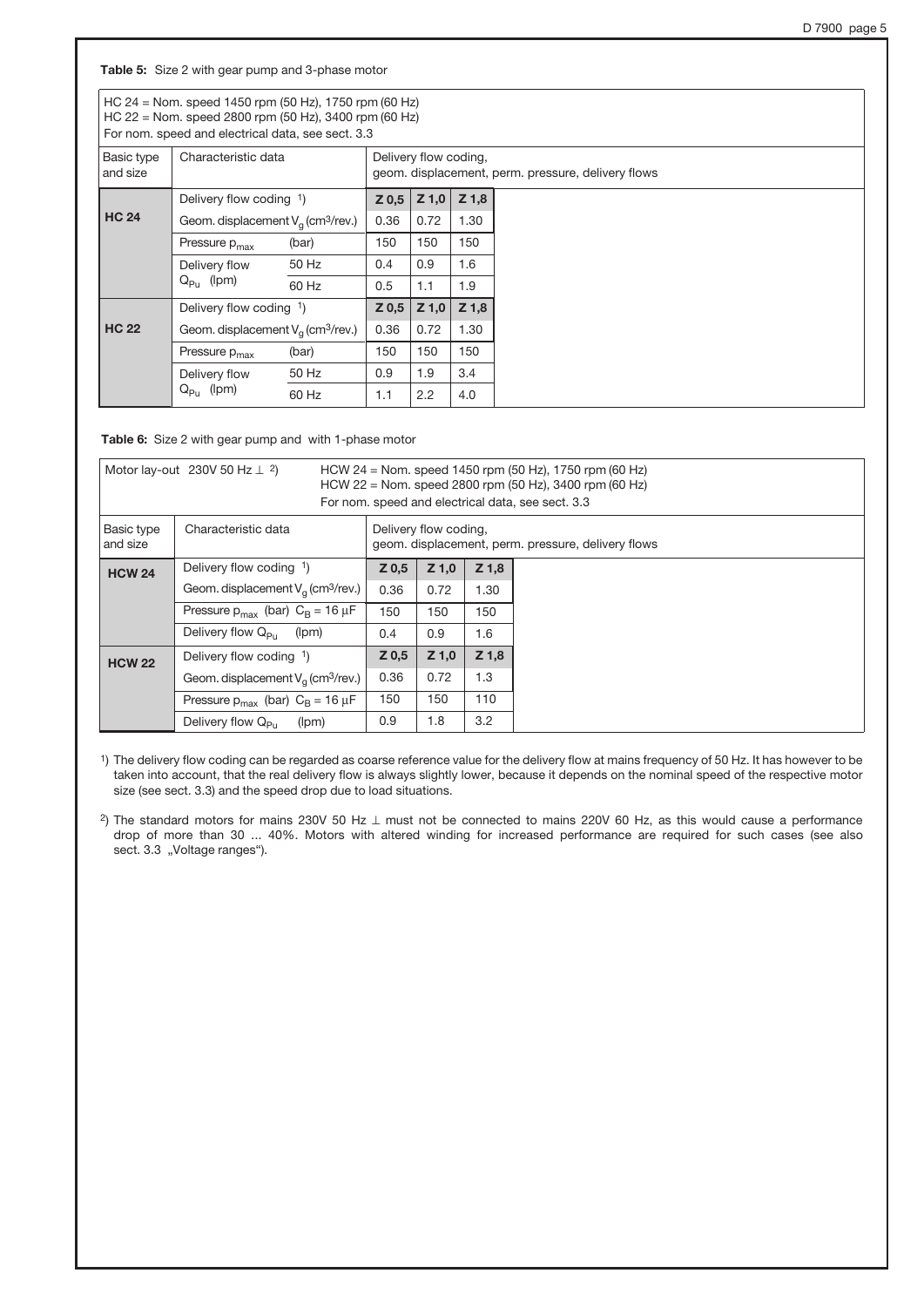## 3. Further characteristic data

| Nomenclature                           | Constant delivery pump                                                                                                                                                                                                                                                                                       |  |  |  |  |  |
|----------------------------------------|--------------------------------------------------------------------------------------------------------------------------------------------------------------------------------------------------------------------------------------------------------------------------------------------------------------|--|--|--|--|--|
| Design                                 | Valve controlled radial piston pump or play compensated gear pump                                                                                                                                                                                                                                            |  |  |  |  |  |
| Direction of rotation                  | Radial piston pump - Any<br>Gear pump, dual circuit pump - Counter clockwise<br>The rotation direction can be only detected by checking the delivery flow. The connection of two of the<br>three mains wires have to be interchanged at the terminal strip, when there is no delivery with 3-phase<br>pumps) |  |  |  |  |  |
| Installation position                  | Vertical (HC) or lying horizontally (HCL).<br>Take into account that filling volumes vary insignificantly, see sect. 3.2.                                                                                                                                                                                    |  |  |  |  |  |
| Mounting                               | Four tapped holes at the bottom, two diagonal tapped holes on the top side. See dimensional drawings.                                                                                                                                                                                                        |  |  |  |  |  |
| Mass (weight)<br>(without oil filling) | HC(W)1.<br>approx. 6.3 kg<br>For mass (weight) of the required<br>approx. 10.1 kg<br>HC(W)2<br>connection block see relevant pamphlet.<br>HC(W)2.7Z.<br>approx. 10.4 kg                                                                                                                                      |  |  |  |  |  |
| Pipe connection                        | only by means of directly mounted connection blocks. For selection table, see sect. 5.6<br>Basic pump: For connection hole patter, see sect. 4.                                                                                                                                                              |  |  |  |  |  |

#### 3.2 Hydraulic data

| Pressure                  | Delivery side (outlet (P): Depending on delivery flow and assembly manner, see sect. 2.1<br>Suction side (inside the casing): Ambient pressure, not suited for charging.                                                                                                                                                                                                             |                                                                                     |                        |  |  |
|---------------------------|--------------------------------------------------------------------------------------------------------------------------------------------------------------------------------------------------------------------------------------------------------------------------------------------------------------------------------------------------------------------------------------|-------------------------------------------------------------------------------------|------------------------|--|--|
| Starting against pressure | The versions for 3-phase mains may start against $p_{max}$<br>The versions for 1-phase (AC) may only start against a very low pressure. Therefore the control has in<br>principle, to be laid out for pressureless start e.g. by means of an idle circulation solenoid valve, which<br>is held open during start for a period of approx. 0.5 to 1s (e.g. by means of a delay relay). |                                                                                     |                        |  |  |
| Pressure fluid            |                                                                                                                                                                                                                                                                                                                                                                                      | Hydraulic oil conforming DIN 51524 part 1 to 3: ISO VG 10 to 68 conform. DIN 51519. |                        |  |  |
|                           | Viscosity range:                                                                                                                                                                                                                                                                                                                                                                     | Viscosity during start                                                              | $HC(W)$ 1<br>$HC(W)$ 2 |  |  |
|                           |                                                                                                                                                                                                                                                                                                                                                                                      | $\text{m}^2/\text{s}$<br>min. approx.                                               |                        |  |  |

|                                   | $HC(W)$ 2 |
|-----------------------------------|-----------|
| min. approx. $(mm^2/s)$           |           |
| max. approx. $(mm^2/s)$           | 800       |
| opt. service (mm <sup>2</sup> /s) | 10500     |

Also suitable are biologically degradable pressure fluids (Standards VDMA 24568 and VDMA 24569) type HEES (Synth. Ester) at service temperatures up to approx. +70°C. Electrically hazardous: Any fluid types containing water must not be used (short-cut)! Fluid types HEPG and HETG must not be used.

Filling and usable volume

Temperature Ambient: approx. -40 ... +60°C; Fluid: -25 ... +80°C, Note the viscosity range ! Permissible temperature during start: -40°C (observe start-viscosity!), as long as the service tempera-ture is at least 20K (Kelvin) higher for the following operation. Biologically degradable pressure fluids: Observe manufacturer's specifications. By consideration of the compatibility with seal material not over +70°C.

Radial piston pumps, dual circuit pumps radial piston pump - radial piston pump

| Type             |      | HC(W) 1   HC(W) 1L  HC(W) 2   HC(W) 2L |     |     |
|------------------|------|----------------------------------------|-----|-----|
| Filling vol. (I) | 1.16 | 0.95                                   | 2.5 | 2.3 |
| Usable vol. (I)  | 0.50 | 0.50                                   | 1.5 | 1.1 |

Gear pumps, dual circuit pumps radial piston pump - gear pump

| Type             | HC(W) 2 (L)/Z |
|------------------|---------------|
| Filling vol. (I) | 2.3           |
| Usable vol. (I)  | 11            |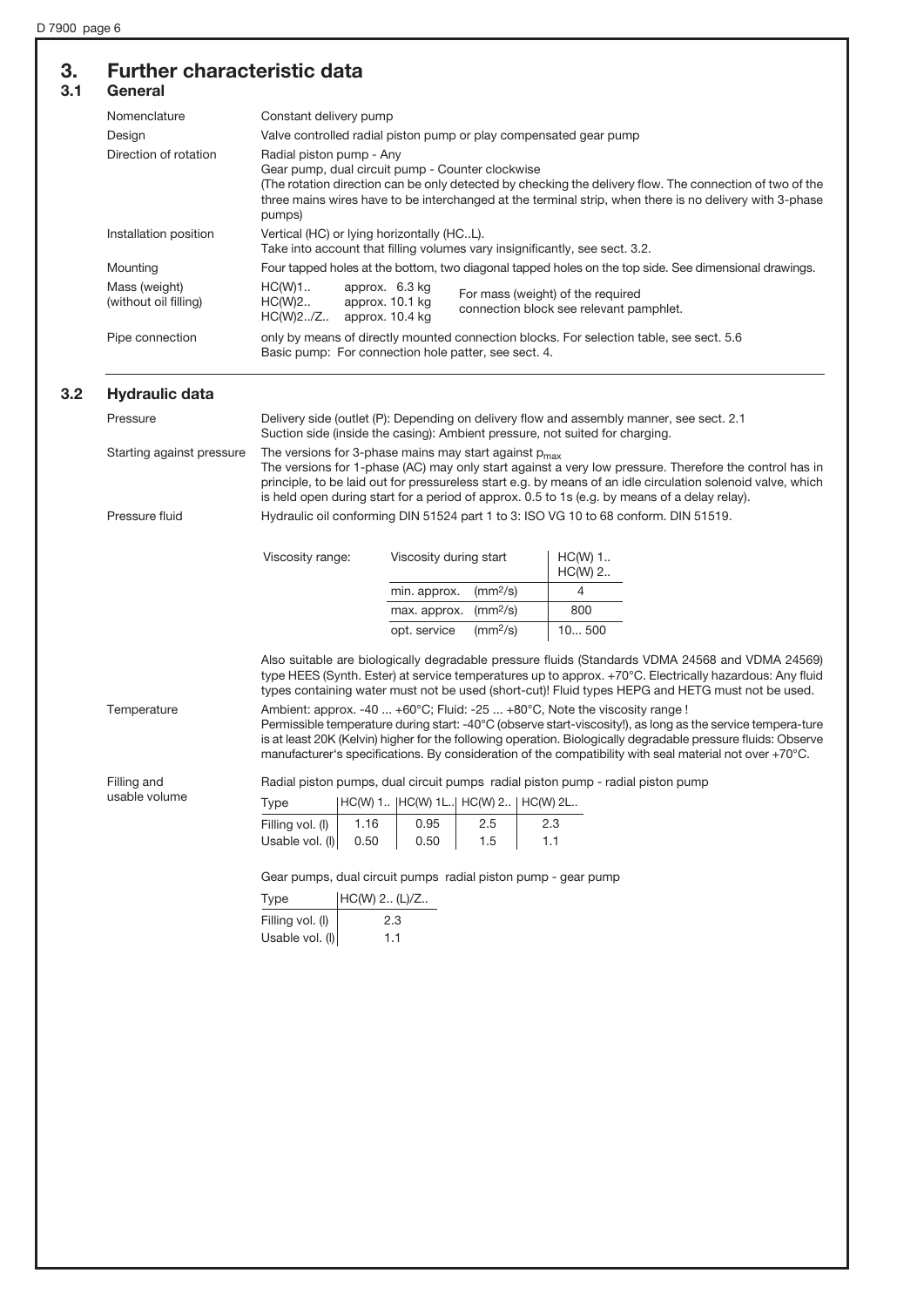## 3.3 Electric data

This data applys to radial piston pumps, gear pump, and dual circuit pumps. The drive motor forms with the pump a closed not separable unity, see description sect. 1.

| Connection        | via $3+$ GND wire leads $1.5$ mm <sup>2</sup> in the integrated terminal enclosure, see sect. 5.1 also                                              |
|-------------------|-----------------------------------------------------------------------------------------------------------------------------------------------------|
|                   |                                                                                                                                                     |
| Cable gland       | Thread M16x1.5 Cable gland is not scope of delivery                                                                                                 |
| Protection class  | IP 54 acc. to DIN EN 60529 / IEC 60529, applies to the complete power unit as opposed to purely<br>electrical equipment                             |
| Safety class      | DIN VDE 0100 safety class 1                                                                                                                         |
| <b>Insulation</b> | Lay-out acc. to DIN VDE 0110<br>• up to 500V AC for 4 or 3 leads mains supply L1-L2-L3-N (3-phase mains) with the star point<br>connected to ground |

o up to 300V AC for 4 or 3 leads mains supply L1-L2-L3 (3-phase mains) with the star point not connected to ground (e.g. foreign markets)

o up to 300V AC for 1-phase + ground L-N mains supply

| Type          | Nom. voltage<br>and<br>Combination<br>$U_N(V)$ | Mains<br>frequency<br>f $(Hz)$ | Mains<br>frequency<br>$P_N(kW)$ | Revolutions<br>$n_{\text{nom}}$<br>(rpm) | Nom.<br>current<br>$I_N(A)$ | Start<br>current<br>ratio<br>$I_A/I_N$ | Power<br>factor<br>$\cos \varphi$ | Insulation<br>material<br>classifi-<br>cation |
|---------------|------------------------------------------------|--------------------------------|---------------------------------|------------------------------------------|-----------------------------|----------------------------------------|-----------------------------------|-----------------------------------------------|
|               |                                                |                                |                                 |                                          |                             |                                        |                                   |                                               |
|               | 400/230<br>YΔ                                  | 50                             | 0.18                            | 1380                                     | 0.60 / 1.05                 | 2.9                                    | 0.69                              |                                               |
| <b>HC 14</b>  | 460/265<br>YΛ                                  | 60                             | 0.21                            | 1650                                     | 0.55 / 0.95                 | 3                                      | 0.72                              | B                                             |
|               | 4)<br>500<br>Υ                                 | 50                             | 0.18                            | 1370                                     | 0.54                        | 2.7                                    | 0.7                               |                                               |
|               | 400/230<br>YΔ                                  | 50                             | 0.25                            | 2860                                     | 0.65 / 1.15                 | $\overline{4}$                         | 0.78                              |                                               |
| <b>HC 12</b>  | 460/265<br>YΛ                                  | 60                             | 0.3                             | 3420                                     | 0.6 / 1.04                  | $\overline{4}$                         | 0.8                               | B                                             |
|               | 500<br>4)<br>Υ                                 | 50                             | 0.25                            | 2840                                     | 0.54                        | $\overline{4}$                         | 0.8                               |                                               |
| <b>HCW 14</b> | 230<br>$\bot$                                  | 50                             | 0.18 <sup>5</sup>               | 1390                                     | 1.8                         | 2.8                                    | 0.86                              |                                               |
|               | 110<br>$\perp$                                 | 60                             | 0.18                            | 1690                                     | 3.7                         | 3                                      | 0.97                              | B                                             |
| <b>HCW 12</b> | 230<br>T                                       | 50                             | 0.25 <sup>5</sup>               | 2700                                     | 2.2                         | 3.2                                    | 0.95                              |                                               |
|               | 400/230<br>YΔ                                  | 50                             | 0.55                            | 1390                                     | 1.6 / 2.8                   | 4.4                                    | 0.75                              |                                               |
| <b>HC 24</b>  | 460/265<br>YΔ                                  | 60                             | 0.66                            | 1670                                     | 1.5 / 2.5                   | 5                                      | 0.8                               | B                                             |
|               | 4)<br>500<br>Υ                                 | 50                             | 0.37                            | 1410                                     | 0.84                        | $\overline{4}$                         | 0.74                              |                                               |
|               | 400/230<br>YΔ                                  | 50                             | 0.75                            | 2680                                     | 1.75/3.0                    | 5.7                                    | 0.85                              |                                               |
| <b>HC 22</b>  | 460/265<br>YΔ                                  | 60                             | 0.9                             | 3216                                     | 1.65 / 2.95                 | 6                                      | 0.85                              | B                                             |
|               | 4)<br>500<br>Υ                                 | 50                             | 0.75                            | 2700                                     | 1.4                         | 5                                      | 0.85                              |                                               |
| <b>HCW 24</b> | 230<br>$\perp$                                 | 50                             | 0.37                            | 1350                                     | 3.0                         | 3                                      | 0.95                              | F                                             |
| <b>HCW 22</b> | 230<br>⊥                                       | 50                             | 0.55                            | 2720                                     | 4.1                         | 3.5                                    | 0.96                              |                                               |

#### Voltage ranges

Operation with under-voltage is possible, but observe the notes in "Performance restrictions"!

| Nominal voltage |                                       | Perm. tolerances for mains supply |       |  |  |  |
|-----------------|---------------------------------------|-----------------------------------|-------|--|--|--|
|                 |                                       | 50 Hz                             | 60 Hz |  |  |  |
| Standard        | $3 \sim 400V$ 50 Hz                   |                                   |       |  |  |  |
|                 | $3 \sim 230V$ 50 Hz                   | ±10%                              | ±5%   |  |  |  |
|                 | $3 \sim 500V 50 Hz$                   |                                   |       |  |  |  |
|                 | 1~230V 50 Hz                          | ±10%                              |       |  |  |  |
|                 | $1 \sim 110V$ 60 Hz                   |                                   | ±5%   |  |  |  |
| Special         | $3 \sim 200V$ 50/60 Hz $^{2}$ )       |                                   |       |  |  |  |
| voltage         | $1 \sim 100V$ 50/60 Hz <sup>2</sup> ) | ±10%                              | ±10%  |  |  |  |
|                 | $1 \sim 220V$ 60 Hz $3$ )             |                                   |       |  |  |  |

#### Performance restrictions

The correction factor for the lowest expected voltage has to be selected for the intended application location.



Motor lay-out

3 ~ 500V 50 Hz

- 3 ~ 230V 50 Hz
- 3 ~ 400V 50 Hz

Attention:

Pump delivery flow is 1.2 times higher as with 50 Hz! (1.2 x delivery flow acc. to specification label)

1) max. permanent load 500V +15%, acc. to the supplier of the wire leads 2) Special voltage; designed for mains supply in Japan, but may be used for others, e.g. for mains 3 ~ 220V 60 Hz in the perm. voltage limits.

(The max. permissible pressure for this version is reduced in the range of  $< -5\%$  ...  $-10\%$ ).

- 3) Special voltage; currently available: HCW 14(12), HCW 22, other sizes on request
- 4) Fixed connection at the winding head
- 5) Nom. lay-out S3-40%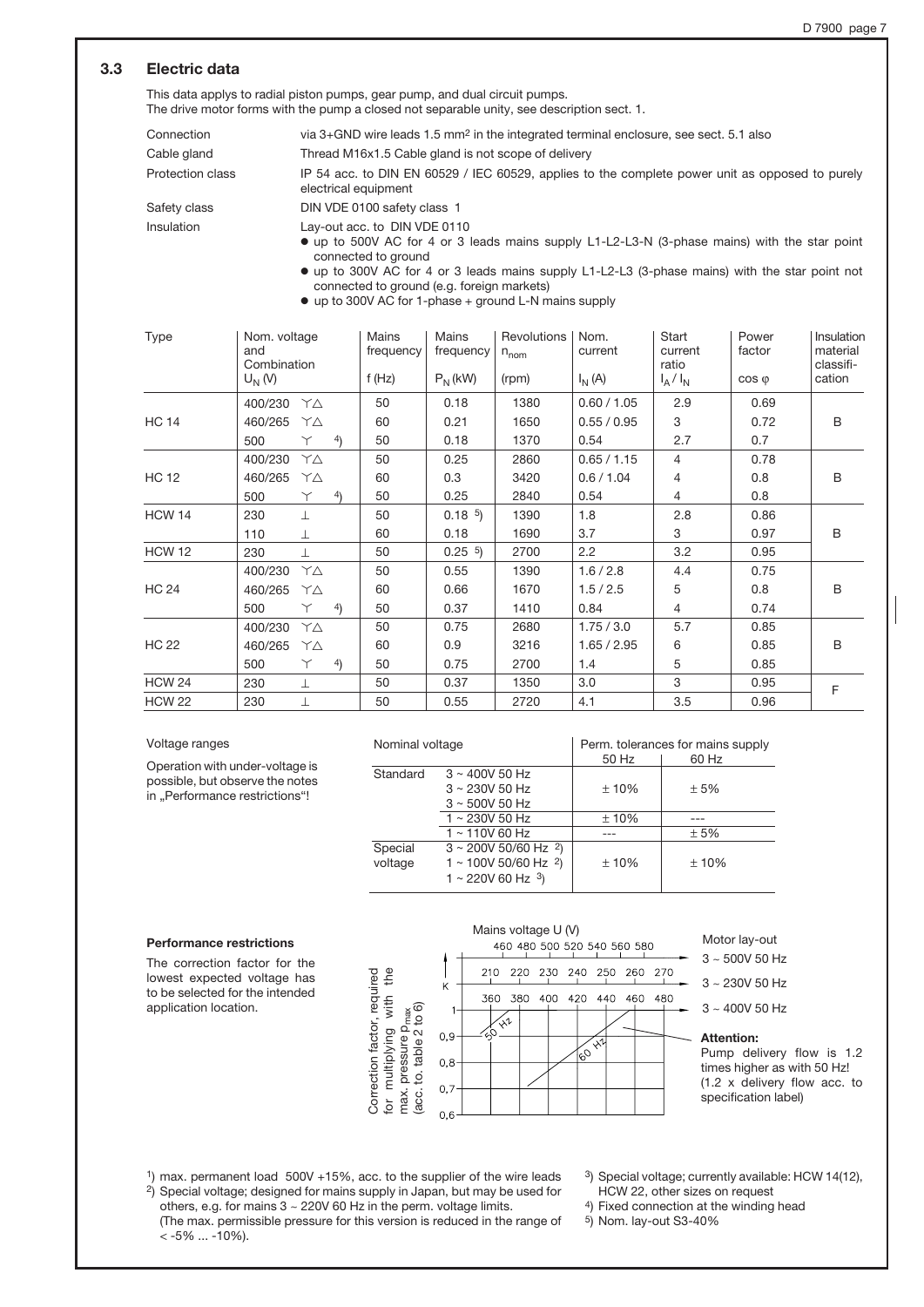## Connection pattern Type HC(W) 1, 2



Version for 1-phase mains 1) 230 V 50 Hz  $\perp$ 



 $FI = blade terminal$ 

EV = insulated crimp connector

1) The required capacitor is to be customer furnished and should be mounted an a suitable spot. Wax paper capacitors should be used. Connection should be at U2 and Z1, see connection pattern. No start-up against pressure!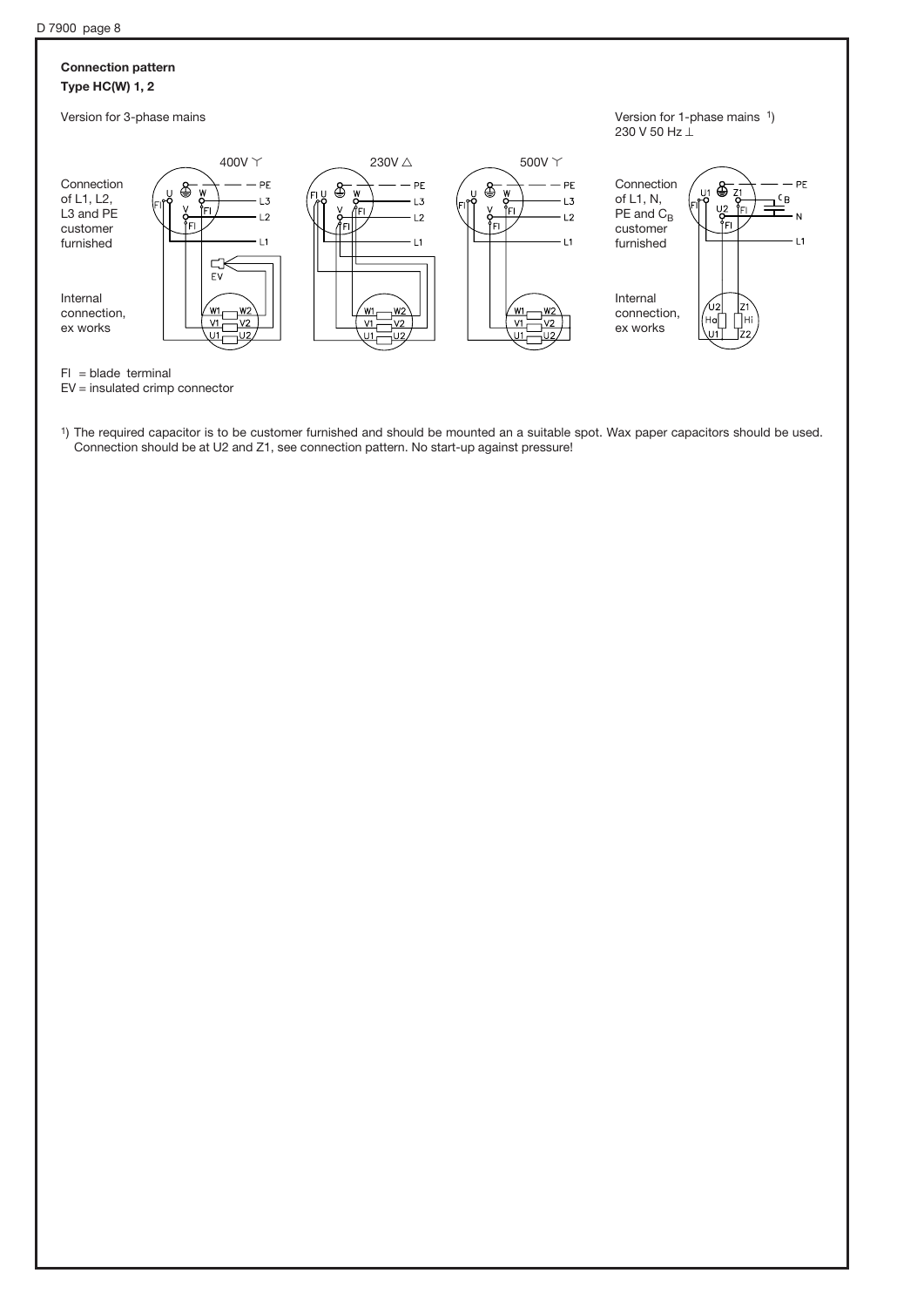#### $I_M$  -  $p_B$  - operation curve

These power packs are intended for intermittent service S3. It is therefore possible to load the motor above its nominal performance rating for short periods. This will cause the power consumption to rise on 140 to 160% of  $I_N$  during max. operation pressure  $(p_B = p_{max})$ .



Example: HC 24/1,1  $p_B = 300$  bar actual operation pressure (Pressure setting of the safety valve) Given nom. data, table sect. 2.1  $p_{max}$  = 400 bar  $Q_{pu}$  = 1.06 lpm<br> $I_N$  = 1.6/2.8 A  $= 1.6/2.8$  A with 400/230V 50 Hz Resulting in:  $p_B$  $p_{\text{max}}$  $=\frac{300}{400} = 0.75$ 

This results roughly estimated in  $I_M / I_N$  = 1.13 or the current consumption of the motor<br> $I_M$  = 1.13 x 1.6  $\approx$  **1.8 A**  $= 1.13 \times 1.6 \approx 1.8 \text{ A}$ and the approx. delivery with  $Q_B/Q_{pu} = 0.965$  to  $Q_B = 0.965 \cdot 1.06 \approx 1$  lpm

#### Reference current I<sub>ref</sub>

The reference current  $I_{ref}$  will differ to the nom. current  $I_N$  (see sect. 3.3) in dependence of the capacity of the connected capacitor  $C_B$ .



 $\left(\frac{I_{\mathsf{M}}}{I_{\mathsf{ref}}}\right)$ 

| Type                               | I <sub>N</sub> | $C_B$           | $I_{ref}$                                                                 |                                     | Type                                                                       |                                    | $\mathrm{C_{B}}$                                 | $I_{ref}$  |  |
|------------------------------------|----------------|-----------------|---------------------------------------------------------------------------|-------------------------------------|----------------------------------------------------------------------------|------------------------------------|--------------------------------------------------|------------|--|
| <b>HCW 14</b>                      | 1.8            | (6)<br>8<br>12  | 2.1<br>2.5                                                                |                                     | <b>HCW 24</b>                                                              | 3.0                                | (12)<br>16<br>24                                 | 3.3<br>4.6 |  |
| <b>HCW 12</b>                      | 2.2            | (6)<br>12<br>16 | 2.2<br>2.6                                                                | <b>HCW 22</b>                       |                                                                            | 4.1                                | (12)<br>16                                       | 4.4        |  |
| The voltage of<br>the capacitor    |                | Type            |                                                                           | $p_B$ / $p_{max}$ = 0<br>(unloaded) |                                                                            | $p_B / p_{max} = 1$<br>(max. load) |                                                  |            |  |
| will be in the<br>following range: |                | <b>Type</b>     | <b>HCW 14</b><br><b>HCW 24</b><br><b>HCW 12</b><br><b>HCW 22</b>          |                                     | 480  490V<br>480  490V<br>390  400V<br>440  450V                           |                                    | 410  420V<br>410  420V<br>330  340V<br>370  380V |            |  |
|                                    |                |                 |                                                                           |                                     | $\frac{I_{\rm M}}{I_{\rm N}}$ $\left(\frac{I_{\rm M}}{I_{\rm ref}}\right)$ |                                    |                                                  |            |  |
|                                    |                |                 | HC 24/0,27<br>HC 24/0,42<br>HC 22/0,52<br>HCW 24/0,27                     |                                     | approx. 0.9<br>approx. 1.0<br>approx. 1.1<br>approx. 0.85                  |                                    |                                                  |            |  |
|                                    |                |                 | with $C_{\mathbf{B}} = 16 \mu F (C_{\mathbf{B}} = 24 \mu F$ not required) |                                     |                                                                            |                                    |                                                  |            |  |

1) There is a reduced current ratio, divergently to the curve below, for types listed in the adjoining table at operating pressure  $(p_{max} = 700$  bar). This is caused by the high motor output.

Current ratio:  $I_M$  $I_N$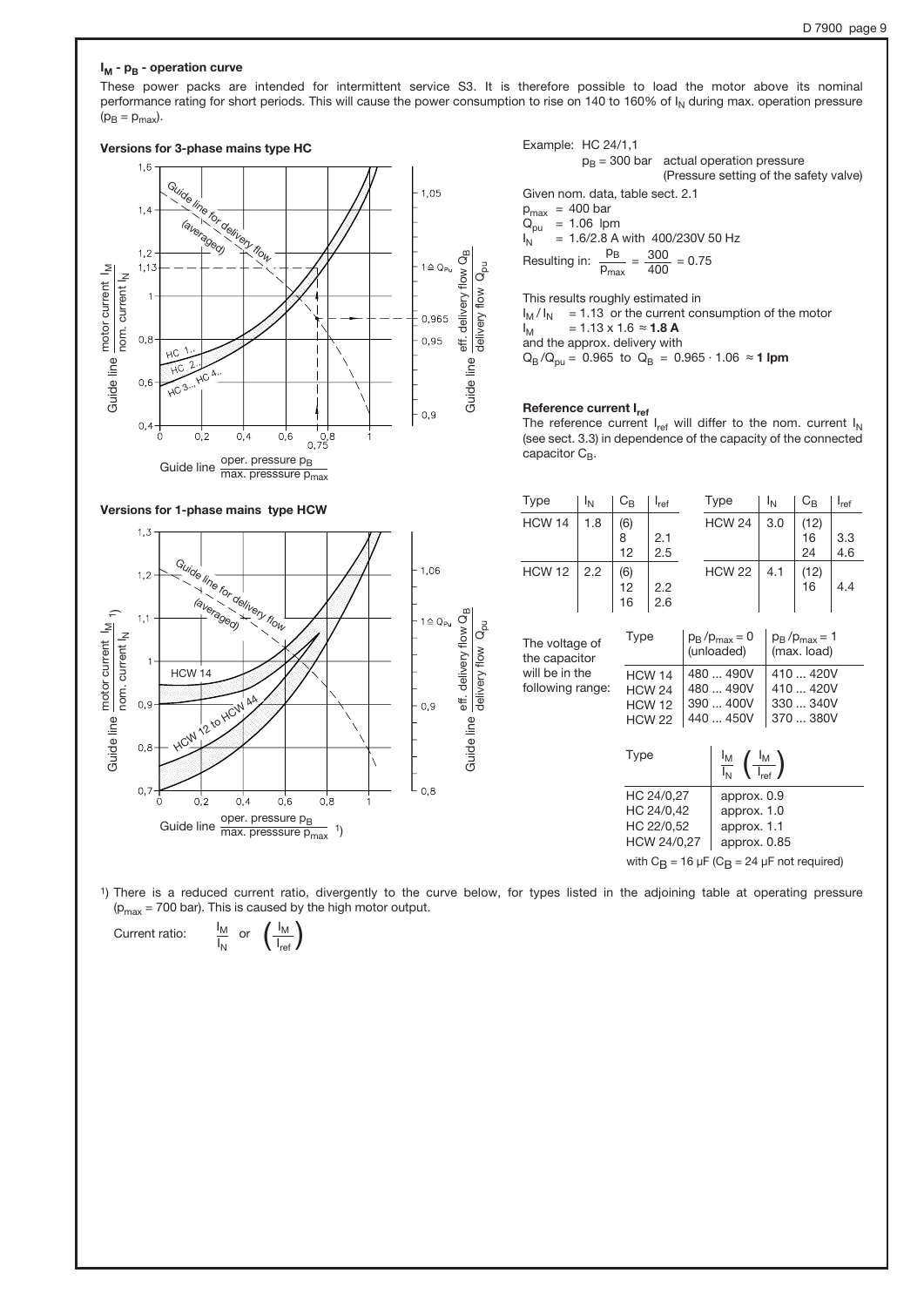## 4. Unit dimensions

All dimensions are in mm and are subject to change without notice!

#### 4.1 Basic pump

Type HC(W) 14 and HC(W) 12

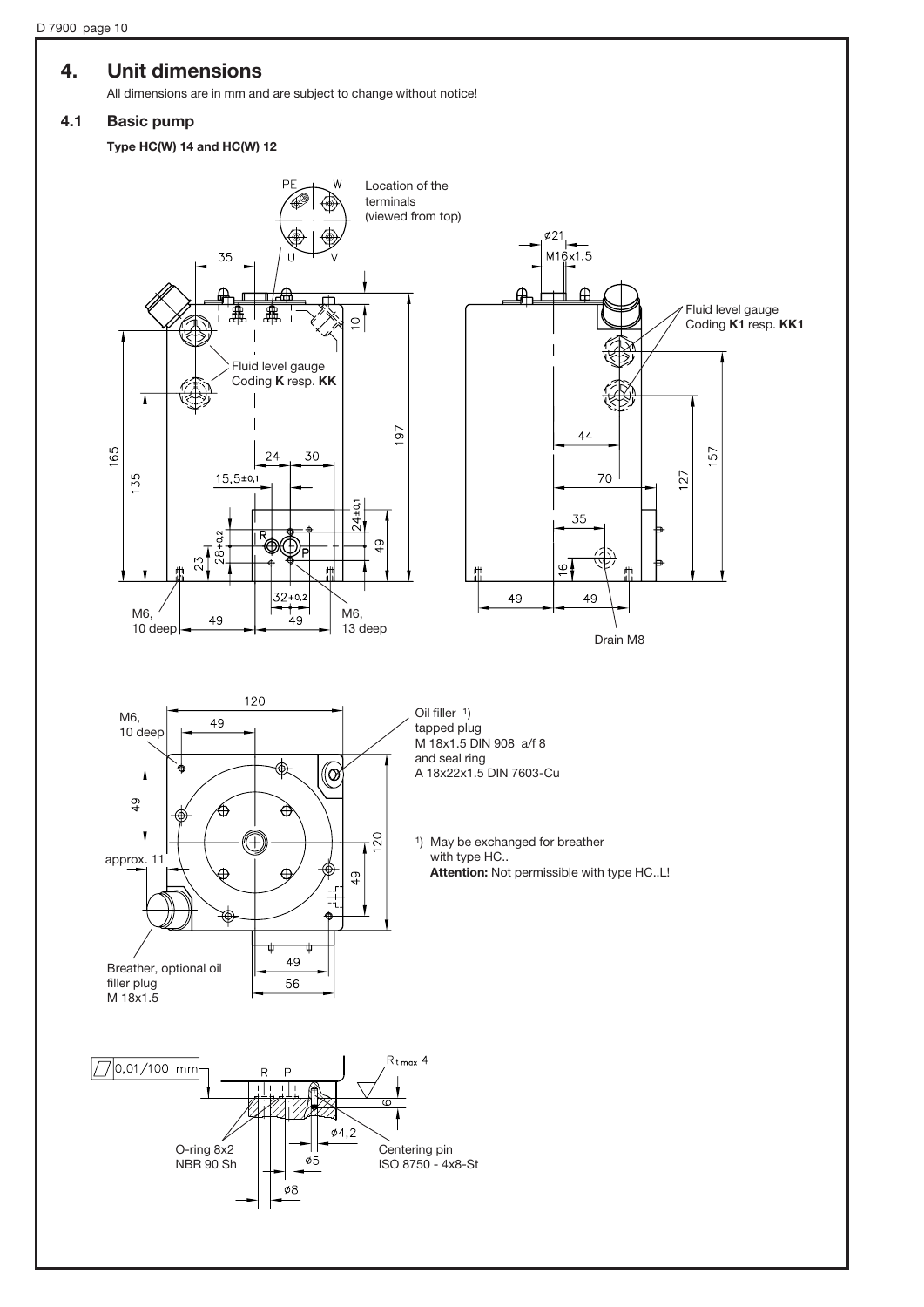





Oil filler plug 1) Type HC(W) 2..: tapped plug M18x1.5 DIN 908 a/f 8 and seal ring A 18x22x1.5 DIN 7603-Cu

| Type      | н   | в       | a     | b                     | $b_1$          | $b_2$ | d, |       | e              |
|-----------|-----|---------|-------|-----------------------|----------------|-------|----|-------|----------------|
| $HC(W)$ 2 | 243 | 148     | 62    | 23                    | 49<br>16       |       | 21 |       | M16x1.5        |
| Type      | с   | $C_{1}$ | $C_2$ | g                     | g <sub>1</sub> |       | h  | $h_1$ | h <sub>2</sub> |
| HC(W) 2   | 39  | 45      | 85    | M6,<br>10 deep        | M <sub>8</sub> |       |    | 44.5  | 173.5          |
| HC(W) 2/Z | 39  | $45\,$  | 85    | $M6, 10 \text{ deep}$ | M8             |       | 43 | 44.5  | 173.5          |
|           |     |         |       |                       |                |       |    |       |                |

1) May be exchanged for breather with type HC.. Attention: Not permissible with type HC..L !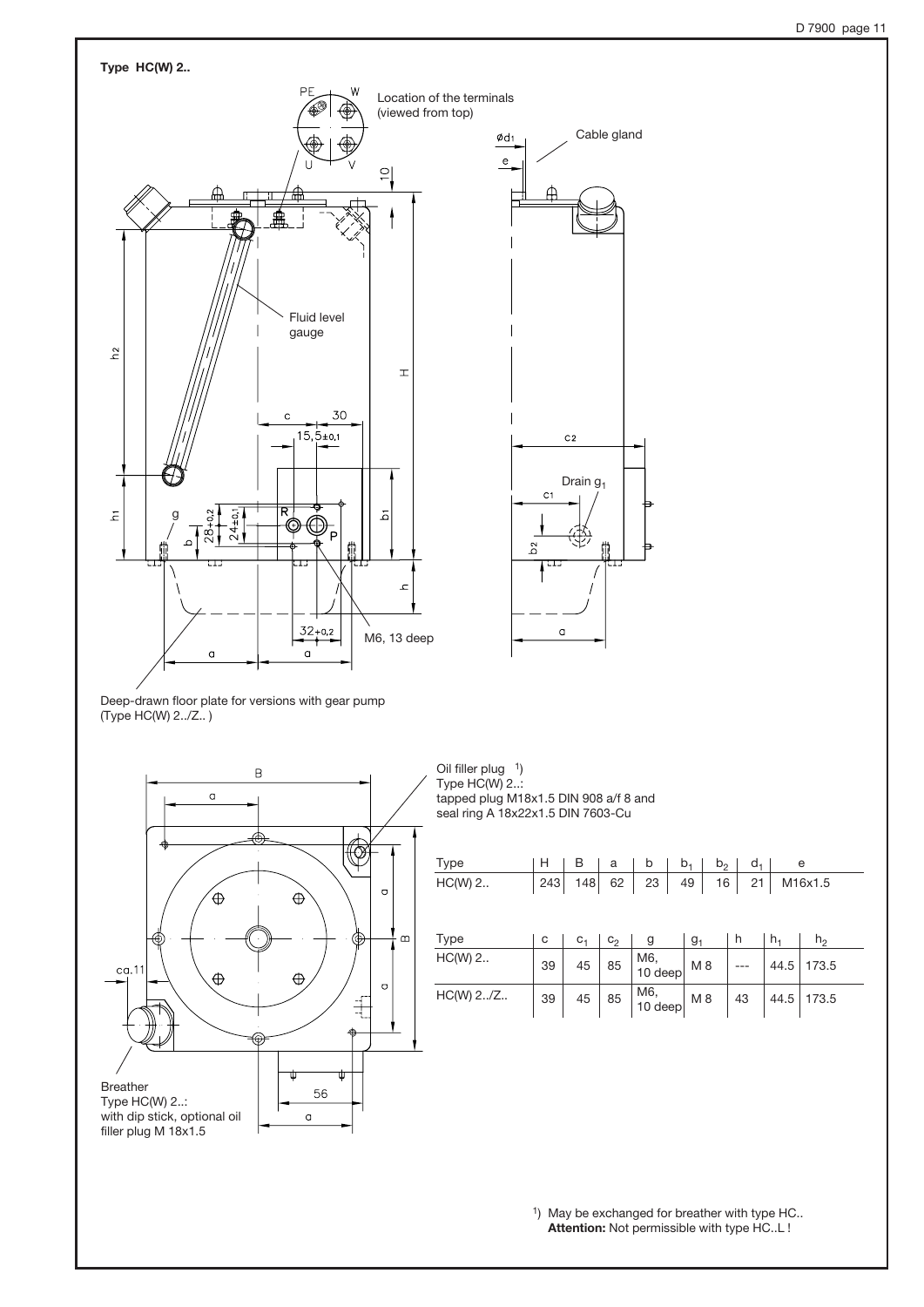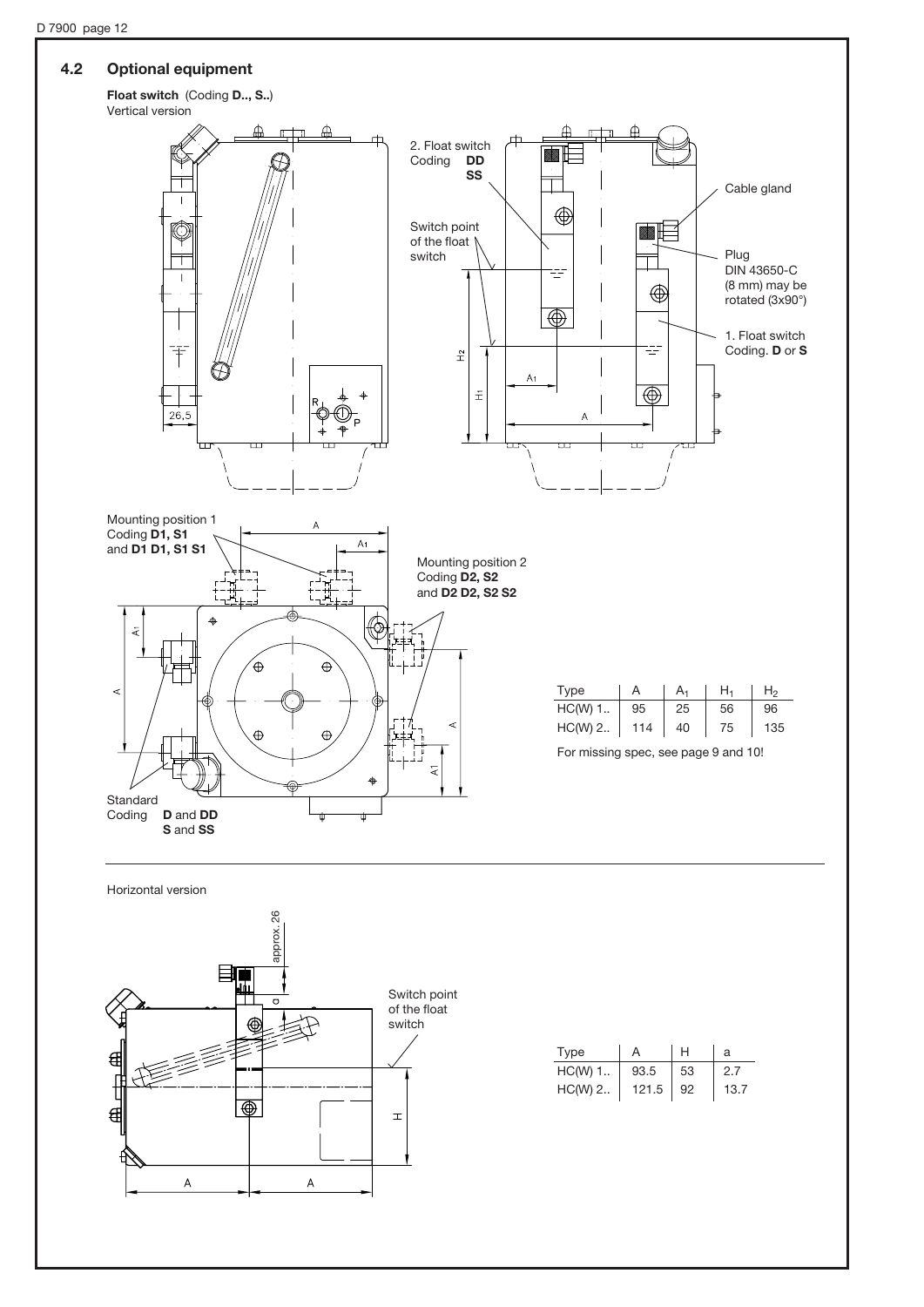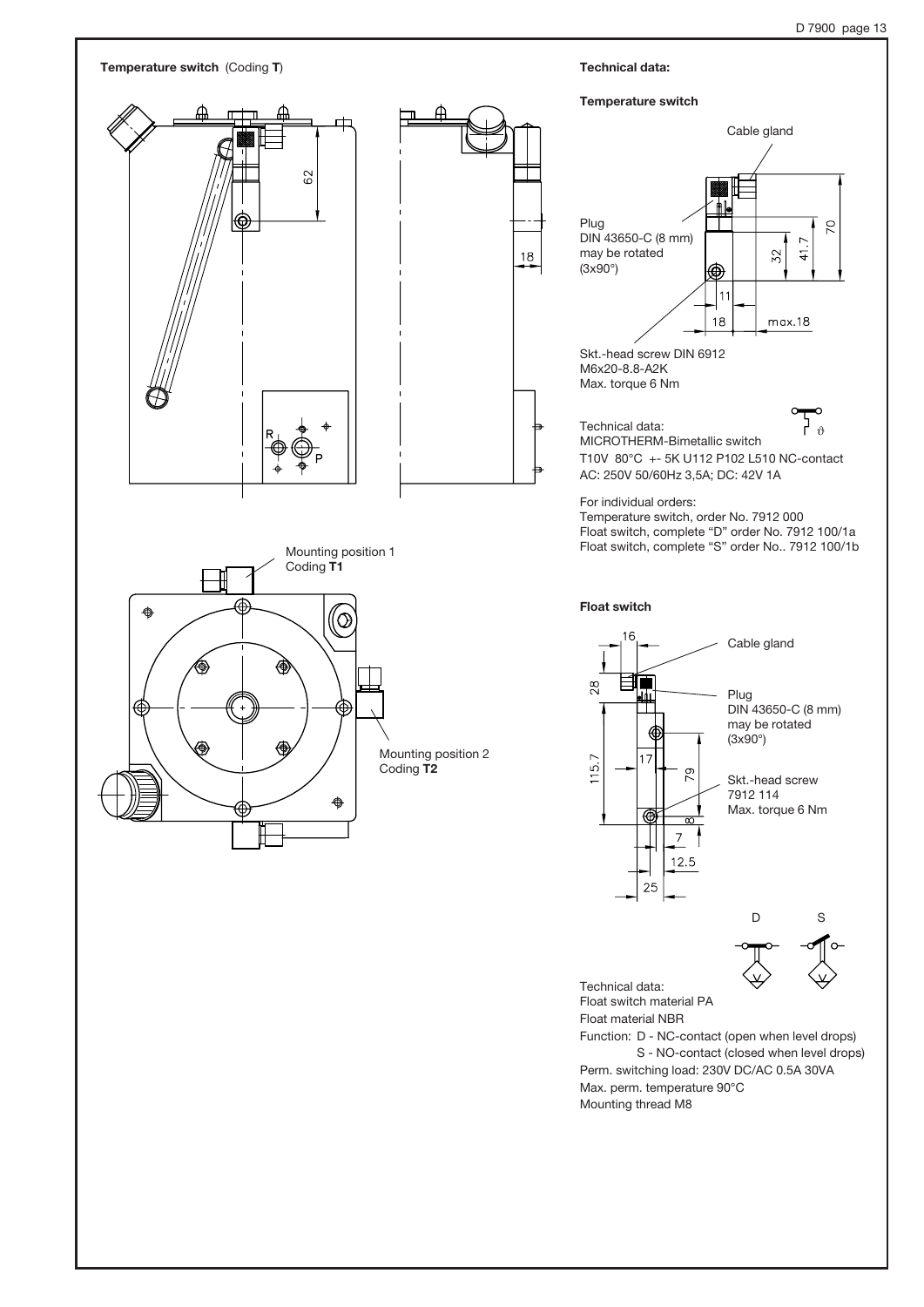# 5. Appendix

## 5.1 Electrical port

Versions for 3-phase mains type HC Type HC 1. and HC 2.





The motor is connected for  $\Upsilon$  for 400V or  $\wedge$  for 230V 3 ~ ex-works on the under side of the bearing plate. See connection pattern in sect. 3.3. The connection ex-works is according to the ordered specification. A later conversion from  $\Upsilon$  to  $\triangle$  by the customer is possible, see B 7900.

Industrial standard wire leads (3+GND) should be utilized for mains supply connection. The cross sectional area should be 1.5 mm2 as minimum.

- $\circled{1}$  Remove parts No. 4, 2, and 3 from the bearing plate
- <sup>2</sup> Connect the individual leads equipped with crimped eyelets to the terminals U, V, W and PE. The cable gland type M16x1.5 is to be furnished by the customer.
	- Attention: Absolute care has to be taken that the insulation strip 5 remains in its intended location! The flawless working of the grounding conductor has to be tested (DIN VDE 0100)!
- = Reinstall parts No. 3, 2, and 4 and tighten cable gland.

|   | Type             |                             |
|---|------------------|-----------------------------|
|   | Bearing plate    | 7900 203/1                  |
| 2 | Terminal cover   | 7900 205                    |
| 3 | Seal             | 7900 206                    |
| 4 | Cap nut          | DIN 934-M5-8-A2K            |
| 5 | Insulation strip | 7900 210                    |
| 6 | Nut              | DIN 1587-M4-8-A2K           |
|   | Washer           | ISO 7089/7090-4.3-140HV-A2K |
|   |                  |                             |

Version for 1-phase mains type HCW Type HCW



The terminals U1, U2, Z1(Z2), and PE are accessible as described under  $\mathcal{O}$  ...  $\circledcirc$  above for the 3-phase mains version. The motor is internally connected ex-works, like described in sect 3.3. An alternation is neither required nor possible.

### 5.2 Run-down

A certain pressure rise will occur due to pump motor run-down, if the pump is directly connected to a hydraulic cylinder via a pipe, such as e.g. in the typical connection pattern for clamping equipment (connection block B...) and if the power unit is switched off by a pressure switch as soon as a pre-selected pressure is achieved. The extent of this additional pressure rise depends on the pre-selected pressure, the volume of the connected consumers and the pump delivery rate. If such pressure rises are undesired, it will be necessary to reset the pressure limiting valve to match the shut-off point of the pressure switch. The result will be that all excess delivery of the pump during run-down will be conducted to the tank via the pressure limiting valve.

Procedure for matching is as follows:

- 1. Fully open the pressure limiting valve.
- 2. Adjusting the pressure switch on highest value (turning the adjustment screw clockwise up to the stop).
- 3. Start the pump (pressure gauge and all consumers connected) and turn up the pressure limiting valve until the pressure gauge shows the desired final operation pressure.
- 4. Turn back the pressure switch until the pump is switched off at the preset pressure (see 3.)
- 5. Lock pressure switch and pressure limiting valve in position.

The effect of excessive run-down pressure may also be minimized by utilizing an accumulator or providing additional volume in the consumer line. If the compact hydraulic power pack is running under full load, i.e. the preset pressure is close to the maximum permissible pressure as listed in sect. 2.1, then effectively no run-down will occur, as the pump will stop almost immediately after shut-off.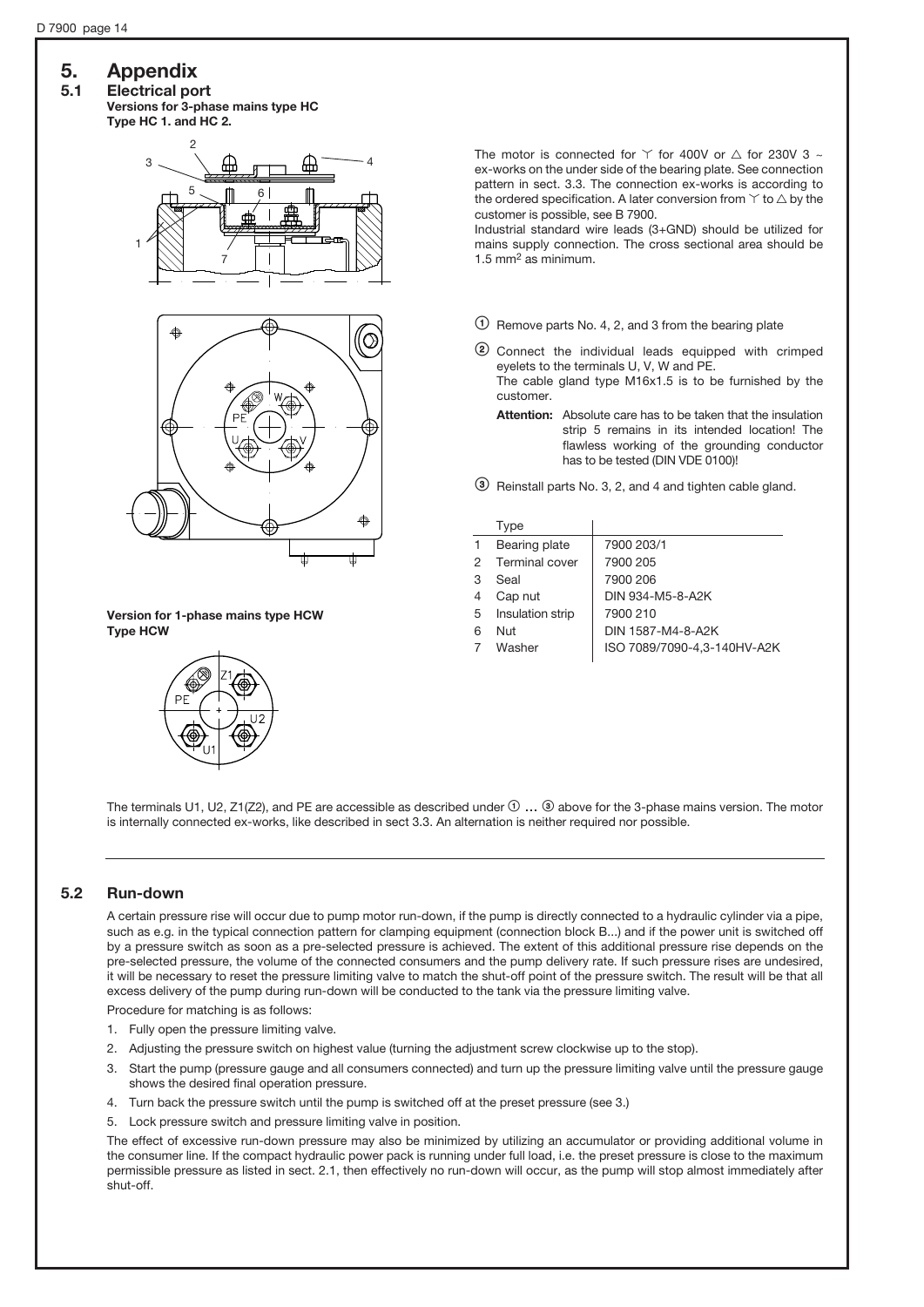## 5.3 Built-up of heat

The persistent service temperature to expect for the HC compact power pack depends largely on the local operating conditions. A simple coherence valid for all operating conditions does not exist. The following determination of the most likely expected inertia excess temperature or the permissible relative duty cycle is only a rough guide line and does only apply to circuits without any further throttling devices (cycle steps including starting against pressure limiting valves, pressure control valves or throttling valves). A test for evaluating the persistent service temperature should be undertaken under the in-tended load conditions and duty cycles (monitoring the oil temperature), if such throttle devices are utilized and / or the load period is above 30% per cycle. The persistent service temperature to be expected can be determined by multiplying the excess temperature  $\Delta \vartheta_B$  with a factor representing the throttling losses when these can be roughly evaluated in percent (see curve at the bottom of this page).

A recalculation of the expected persistent service temperature is often super-fluous as the relative duty cycles are below 10...15% ED in most applications. This also applies if the averaged pressure figure  $p_{\text{aver}}$  is extremely low due to prolonged periods of stand-still.

$$
\vartheta_{\text{fluid B}} \approx \Delta \vartheta_{\text{B}} + \vartheta_{\text{U}} \qquad \qquad \left| \vartheta_{\text{b}} \text{ ED} = \frac{t_{\text{B}}}{t_{\text{B}} + t_{\text{A}}} \cdot 100 \right|
$$

| $\vartheta_{\text{fluid B}}$ (°C)<br>$\Delta\vartheta_{\rm B}$ (K) | $=$ Persistent service temperature of the oil filling (max. approx. 80 $^{\circ}$ C)<br>= Inertia excess temperature depending on load, see rough calculation |
|--------------------------------------------------------------------|---------------------------------------------------------------------------------------------------------------------------------------------------------------|
|                                                                    |                                                                                                                                                               |
| $\vartheta_{\text{U}}$ (°C)                                        | $=$ Ambient temperature in the surrounding area of the compact                                                                                                |
|                                                                    | hydraulic power pack                                                                                                                                          |
| $p_{\text{aver}}$ (bar)                                            | = Calculated average pressure per duty cycle $T = t_B + t_A$ tA                                                                                               |
|                                                                    | (representing the load conditions only)                                                                                                                       |
| $t_{\rm R}$ (s)                                                    | $=$ Load period per cycle                                                                                                                                     |
| $t_A(s)$                                                           | $=$ Period of standstill per cycle                                                                                                                            |
| $t_{1, 2, 3}$ (s)                                                  | = Periods for pressure $p_{1,2,3}$ within the load period $t_B$                                                                                               |
| $p_{1,2,3}$ (bar)                                                  | = Pressure during periods $t_{1,2,3}$ within the load period $t_B$                                                                                            |
| $%$ ED $(-)$                                                       |                                                                                                                                                               |
|                                                                    | = Relative load period per cycle                                                                                                                              |



Calculation  $p_{\text{aver}} = \frac{1}{30} \left( 80 \cdot 5 + \frac{80 + 350}{2} \cdot 2 + 40 \cdot 3 \right) \approx 31$  bar (only averaged figure)  $\frac{1}{30}$  $\left(80 \cdot 5 + \frac{80 + 350}{2} \cdot 2 + 40 \cdot 3\right)$ 

$$
\frac{p_{\text{aver}}}{p_{\text{max}}} \approx 0.1
$$

% ED = 
$$
\frac{5+2+3}{50} \cdot 100 = 33\%
$$



A persistent service temperature range  $\Delta\vartheta_B \approx 30$  ... 35 K (Kelvin) results from the diagram above.

Additional throttle losses can appear by permanently or intermittently adding of throttles, sequence valves, pressure reducing valves or flow control valves. A additional built-up of heat with factor a  $(\Delta \vartheta_B = a \cdot \Delta \vartheta_B)$  will occur if x% throttling losses (estimated, guideline approx. 20% ... 30%) exist. An ambient temperature of 25°C and throttling losses of 30 % (a  $\approx$  1.05) will result in a persistent service temperature  $\vartheta_{\text{fluid B}} \approx ((30...35) \cdot 1.05) + 25 \approx 56 ... 62^{\circ} \text{C}.$ 



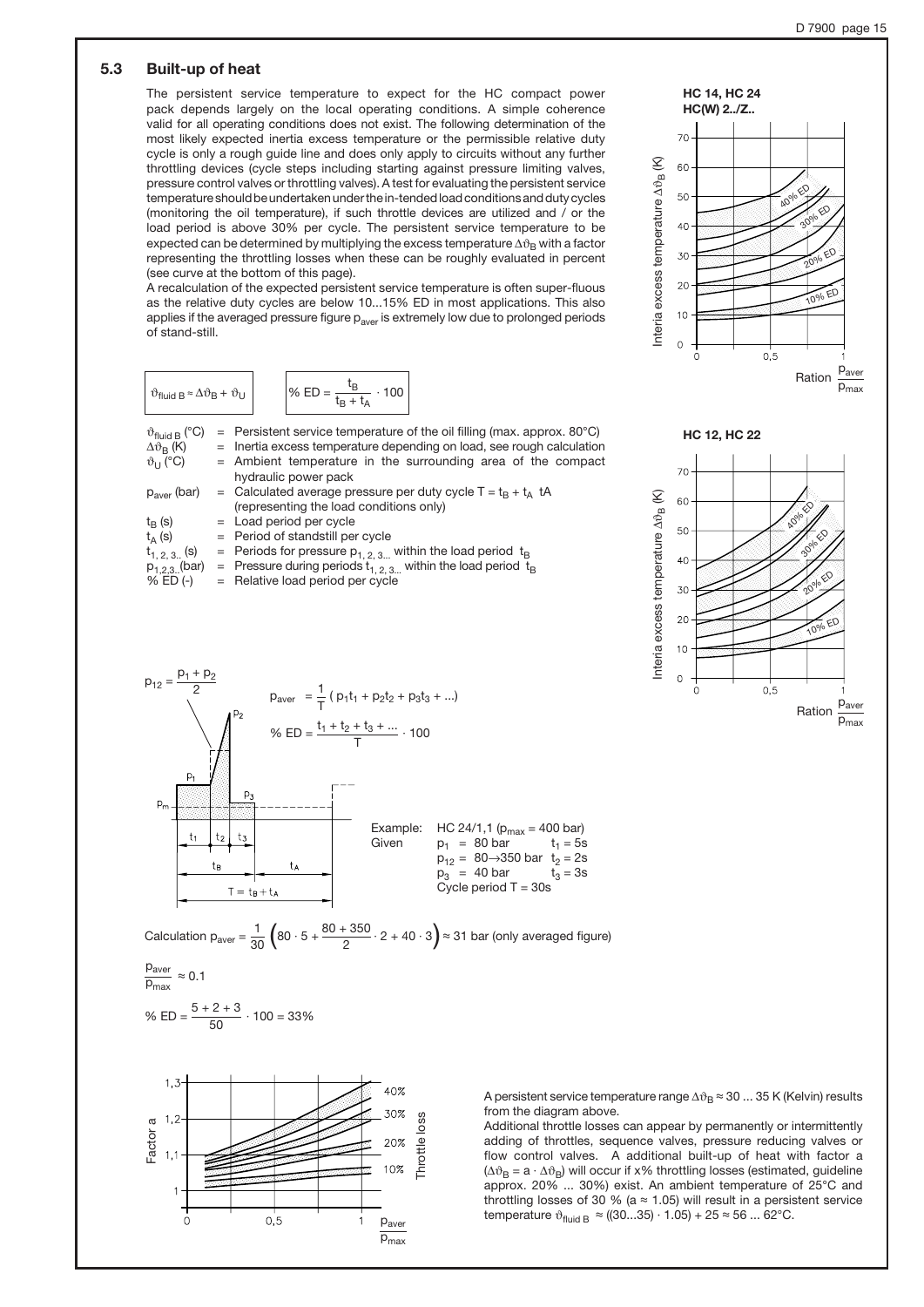### 5.4 Running noise

The indicated ranges of the noise level are determined under realistic conditions (with corresponding spreads). Compact power pack with lower delivery flows tend as a rule to the lower, those with higher deliveries to the upper limit. The ranges change fluently into each other.

The running noise may be increased by local, unfavorable installation conditions. Mounting the hydraulic power pack on resonance capable machinery covers or in the corners of rooms where noise is directed back should be avoided.

The compact power pack should be mounted on "silent blocks" or other damping devices to prevent or minimize the conduction of body sound onto other sound radiating machinery parts. Pipes to the consumers should be connected via short hoses to the hydraulic power unit. The silent blocks should be only opposed to lateral loads, if possible. Further details may be found in the technical information of the manufacturer of these silent blocks.

Conditions during the tests: Workshop, ambient sound level approx. 42 dB(A) Point of measurement 1m above the floor

Distance to the unit 1m

Pump standing on sound deadening material, thickness 50 mm

Measuring instrument: Precision sound level meter, conforming DIN IEC 651 class 1

#### Radial piston pump type HC



Gear pump Type HC 24../Z.. ... HC 48../Z..



#### 5.5 Notes to ensure EMC (electromagnetic compatibility)

Non permissible spikes are emitted (EN 60034-1 Abs. 19) when compact power packs (inductive motor acc. to EN 60034-1 sect. 12.1.2.1) are connected to a system (e.g. power supply acc. to EN 60034-1 sect. 6). Tests regarding the conformity with EN 60034-1 sect. 12.1.2.1 and/or VDE 0530-1 are not required. Electro-magnetic fields may be generated during switching the motor On/Off. This effect can be minimzed by means of a filter e.g. type 23140, 3 · 400V AC 4 kW 50-60 Hz (Co. Murr-Elekronik, D-71570 Oppenweiler).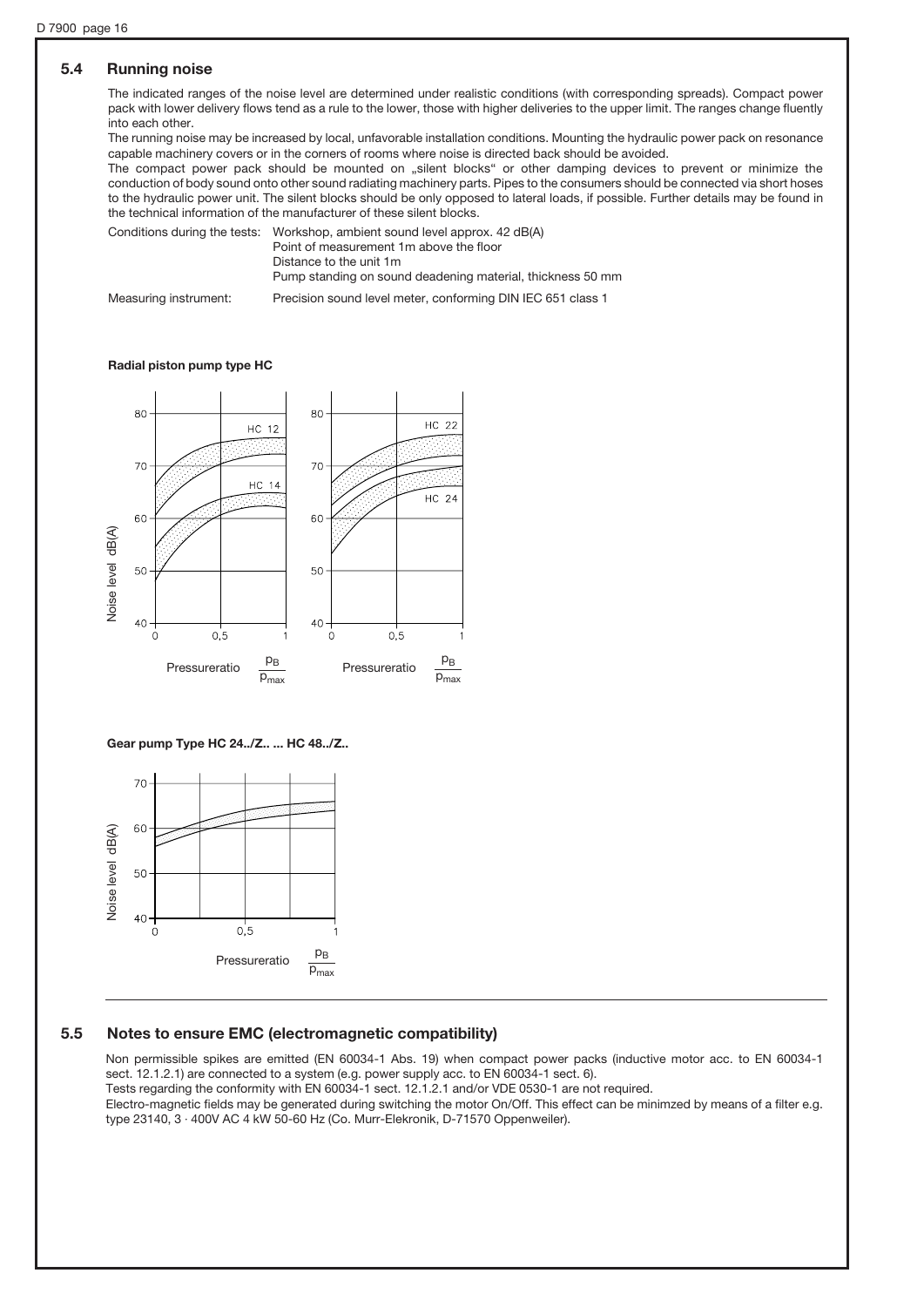#### **5.6 Connection blocks (Overview)**

The compact power packs can be delivered together with connection blocks as well as with additional directional valves to form a compact power pack unit which is completely assembled for immediate use (see example on page 1). For technical data, dimensions and further examples refer to the specified pamphlets.

| Pamphlet   | Coding                                                | Port threads<br>ISO 228/1<br>(BSPP)                                            | Pressure<br>range<br>fromto<br>$(bar)$ <sup>1</sup> )     | Flow<br>(lpm)                        | elements 10)<br>Pressure<br>limiting<br>valve | Integrated funct.<br>Idle<br>circulati-<br>on valve | Return<br>filter                    | <b>Brief notes</b><br>concerny the<br>connection block                                                                                                                | Suitable<br>directional<br>valve banks for<br>direct mounting $1$ ) |
|------------|-------------------------------------------------------|--------------------------------------------------------------------------------|-----------------------------------------------------------|--------------------------------------|-----------------------------------------------|-----------------------------------------------------|-------------------------------------|-----------------------------------------------------------------------------------------------------------------------------------------------------------------------|---------------------------------------------------------------------|
| D 6905 C   | C <sub>5</sub><br>C <sub>6</sub>                      | G <sub>1/4</sub><br>G 3/8                                                      | 700<br>700                                                | 12<br>28                             | no<br>no                                      | no<br>no                                            | no<br>no                            | Simple connection<br>block                                                                                                                                            |                                                                     |
| D 6905 B   | $B_{1}, /  - $                                        | G <sub>1/4</sub><br>to G 1/2                                                   | 450 (700)                                                 | 825                                  | yes                                           | no                                                  | no                                  | For single acting<br>lifting or clamping<br>devices $1$ 2)                                                                                                            | No possibility<br>for mounting                                      |
| D 6905 A/1 | $A1/$ to<br>$A4/$                                     | G <sub>1/4</sub>                                                               | $(0)$ 700<br>in steps                                     | 12                                   | yes                                           | no                                                  | no                                  | Most frequently used<br>connection block with                                                                                                                         | $\circledR$                                                         |
|            | $A13/$ to<br>$A43/$                                   | G 3/8                                                                          |                                                           | 18                                   | yes                                           | no                                                  | no                                  | pressure limiting valve                                                                                                                                               | ☺                                                                   |
|            | A51/ and<br>$A61/$                                    | G 3/8                                                                          |                                                           | 18                                   | yes                                           | no                                                  | no                                  | More seldomly used<br>for HK $3)$                                                                                                                                     | $\circledcirc$                                                      |
|            | AS(V)1/ to<br>$AS(V)4/$                               | G 1/4                                                                          | $(0)$ 450<br>in steps                                     | 18                                   | yes                                           | yes                                                 | nein                                | With idle circulation<br>valves acc. to<br>D 7490/1                                                                                                                   | $(a)$ $(b)$                                                         |
|            | AL11(12)                                              | G <sub>1/4</sub>                                                               | 51  350<br>in steps                                       | 12                                   | yes $4$ )                                     | yes $4$ )                                           | no                                  | Automatic idle circu-<br>lation 4) (accumulator<br>charging valve)                                                                                                    | (1a) 8                                                              |
|            | A., F.,/.<br>ASF/<br>AMF/<br>AKF/<br>AL21F/<br>AL21D/ | G 1/4 to<br>G <sub>1/2</sub><br>depending<br>on type and<br>connection<br>side | $(0) \ldots 700$<br>in steps<br>depen-<br>ding on<br>type | 1533<br>depend.<br>on filler<br>size | yes<br>5)                                     | yes $6$ )                                           | yes<br>$\left( \frac{7}{2} \right)$ | With return filters 12 um<br>nom. 50%/30 um abs.<br>or pressure resistant<br>10 $\mu$ m ( $\beta_{10}$ = 75) with<br>AL21D., and idle cir-<br>culation valves, see 6) | $(4)$ 8)                                                            |
|            | AP1 and<br>AP3                                        | G <sub>1/4</sub>                                                               | 5700                                                      | 20                                   | yes                                           | yes $9$                                             | no                                  | Proportional pressure<br>limiting valve                                                                                                                               | $\circledR$                                                         |
| D 6905 TÜV | AX, ASX,<br><b>APX</b>                                | G <sub>1/4</sub>                                                               | 80  450                                                   | 610                                  | yes                                           | no                                                  | no                                  | Pressure limiting valve<br>with unit approval                                                                                                                         |                                                                     |

1) It should be kept in mind that the directional valve banks which can be directly mounted may have a max. permissible pressure below 700 bar.

2) Should be used for intermittent service only

3) The valves are directing radially to the outside

4) Hydraulic cut-off function acts as pressure limitation also

5) Depending on type also with additional proportional pressure limiting valve

6) Idle circulation valve acc. to D 7490/1 with AS..., acc. to D 7470 A/1 with AK... and AM..., with automatic idle circulation (accumulator charging valve) with AL 21...

7) With pressure resistant filter at AL 21...D

8) Directional spool valve banks type SWR... are not ideally suited for mounting onto blocks type AL 11(12) or AL 21.., as the their always apparent leakage would provoke permanent activation. This effect could be minimized by using an accumulator.

9) May be used as idle circulation valve if the prop. solenoid is deenergized (approx. 5 bar)

10) Pressure limiting valves acc. to D 7000 E/1, 2/2-way directional valves acc. to D 7490/1, optional with additional check valve acc. to D 7445

|      | <b>BWN(H) 1F</b><br><b>BWH 2F</b><br>BVZP 1F                                                              | acc. to<br>acc. to<br>acc. to                                             | D 7470 B/1<br>D 7470 B/1<br>D 7785 B                                                           |
|------|-----------------------------------------------------------------------------------------------------------|---------------------------------------------------------------------------|------------------------------------------------------------------------------------------------|
| (1b) | VB 01(11)F<br><b>SWR(P) 1F</b><br><b>SWR 2F</b><br><b>SWS 2F</b>                                          | acc. to<br>acc. to<br>acc. to<br>acc. to                                  | D 7302<br>D 7450<br>D 7451<br>D 7951                                                           |
| (2)  | <b>BWH 3F</b>                                                                                             | acc. to                                                                   | D 7470 B/1                                                                                     |
| (3)  | VB 11 G and<br>VB 21 G                                                                                    | acc. to                                                                   | D 7302                                                                                         |
| 4    | <b>BWN(H) 1F</b><br><b>BWH 2F</b><br>BVZP 1F<br>VB 01(11)F<br><b>SWR(P) 1F</b><br><b>SWR 2F</b><br>SWS 2F | acc. to<br>acc. to<br>acc. to<br>acc. to<br>acc. to<br>acc. to<br>acc. to | D 7470 B/1<br>D 7470 B/1<br>D 7785 B<br>D 7302<br>D 7450<br>8)<br>D 7451<br>8)<br>D 7951<br>8) |

## 6. Additional information

6.1 Declaration of incorporation according to Machinery Directive 2006/42/EC (see page 18)

6.2 Declaration of conformity according to Low-Voltage Directive 2006/95/EC (see page 19)

#### 6.3 UL-compliant stators

The following stator types are UL-compliant. UL reference: E 68554 - HC 2.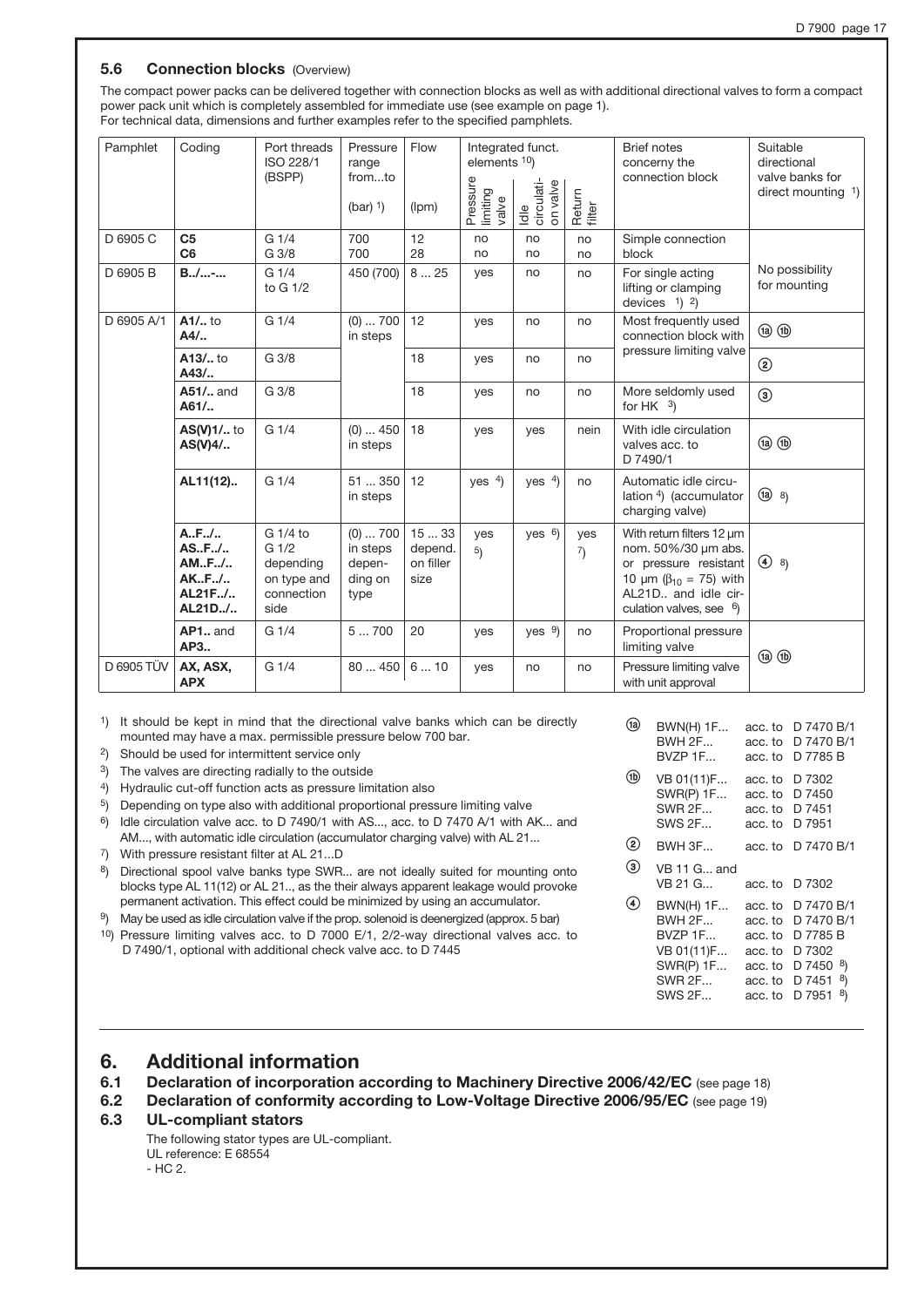HAWE Hydraulik SE



HAWE Hydraulik SE Postfach 80 08 04, D-81608 Munich, Germany

Munich, 01/07/2013

# Declaration of Incorporation within the meaning of the Machinery Directive 2006/42/ EC, appendix II, No.1 B

## Compact power pack types HC and HCW acc. to our pamphlet D 7900 (latest release)

is an incomplete machine (acc. to article 2g), which is exclusively intended for installation or assembly of another machinery or equipment.

The specific technical documents, necessary acc. to appendix VII B, were prepared and are transmittedin electronic form to the responsible national authority on request. Risk assesment and analysis are implemented according to appendix I of the Machinery Directive. The dept. MARKETING is authorized to compile the specific technical documents necessary acc. to appendix VII B

HAWE Hydraulik SE Dept. MARKETING Streitfeldstraße 25 D-81673 München

The following basic safety and health protection requests acc. to appendix 1 of below guideline do apply and are complied with:

DIN EN ISO 4413:2010 "Hydraulic fluid power – General rules and safety requirements for systems and their components"

We assume that the delivered equipment is intended for the installation into a machine. Putting in operation is forbidden until it has been verified that the machine, where our products shall be installed, is complying with the Machinery Directive 2006/42/ EC.

This Declaration of Incorporation is void, when our product has been modified without our written approval.

HAWE Hydraulik SE

9998 5909 00

 $\mathsf{S}$ 5909 9998

i.A. Dipl.-Ing. A. Nocker (Produktmanagement)

Europäische Aktiengesellschaft (SE) • Sitz der Gesellschaft: München • USt ID Nr: DE180016108 • Registergericht München HRB 174760 Zertifiziert nach<br>Vorstand: Karl Haeusgen. Martin Heusser. Wolfgang Sochor. Markus Unterst Vorstand: Karl Haeusgen, Martin Heusser, Wolfgang Sochor, Markus Unterstein • Vorsitzender des Aufsichtsrats: Joachim Gommlich DIN EN ISO 9001 Hypo-Vereinsbank München, 1780008454 (BLZ 700 202 70), IBAN DE53 7002 0270 1780 0084 54, BIC HYVEDEMMXXX DIN EN ISO 14001 Commerzbank München, 150623700 (BLZ 700 400 41), IBAN DE56 7004 0041 0150 6237 00, BIC COBADEFFXXX Baden-Württembergische Bank, 2368049 (BLZ 600 501 01), IBAN DE90 6005 0101 0002 3680 49, BIC SOLADEST Bayerische Landesbank, 203693428 (BLZ 700 500 00), IBAN DE86 7005 0000 0203 6934 28, BIC BYLADEMMXXX